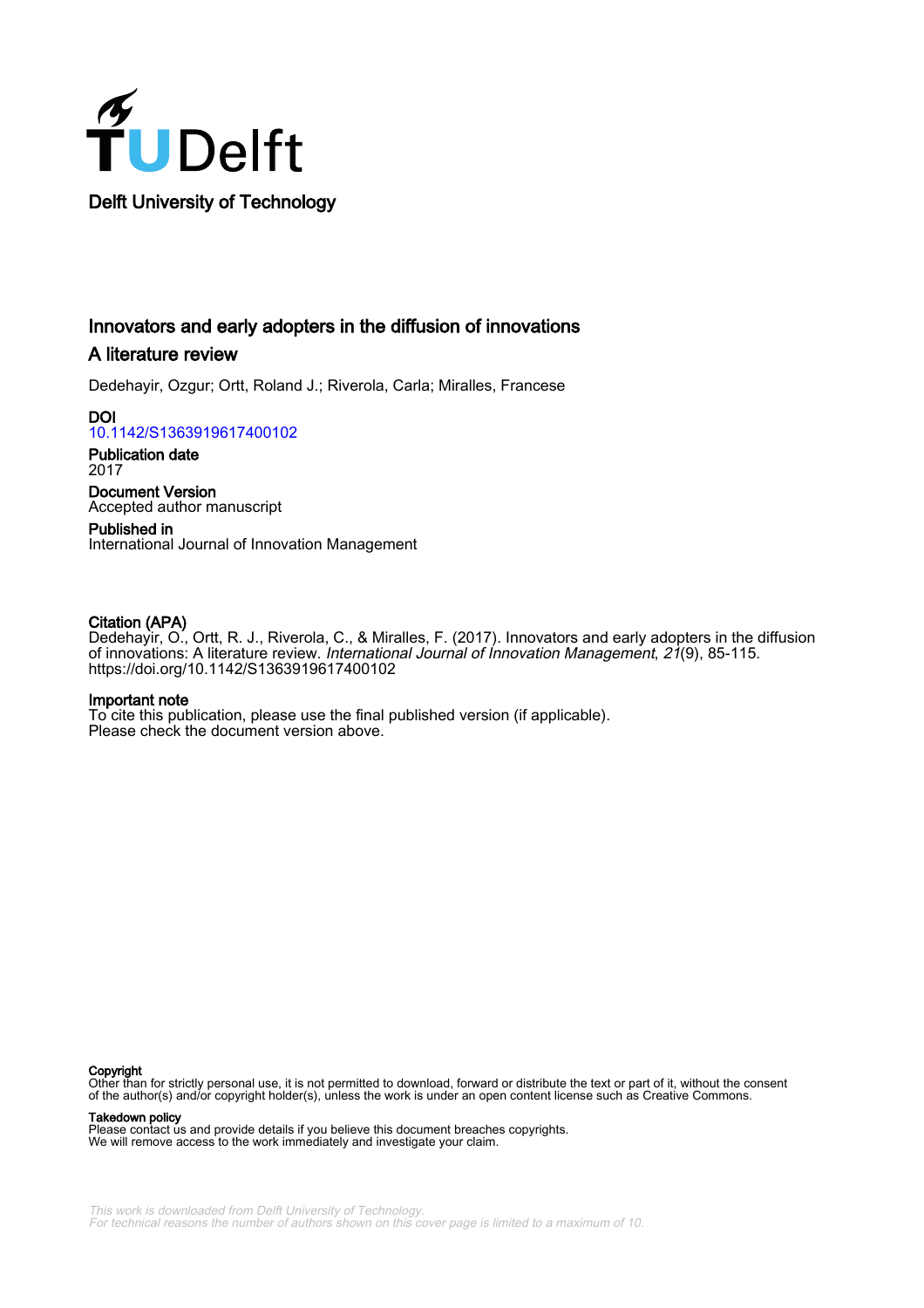# **Innovators and early adopters in the diffusion of innovations: A literature review**

# Ozgur Dedehayir\*

Queensland University of Technology, 2 George Street, 4000 Brisbane, Australia. E-mail: ozgur.dedehayir@qut.edu.au

# Roland Ortt

TU Delft, Mekelweg 2, 2628 CD Delft, The Netherlands. E-mail: j.r.ortt@tudelft.nl

# Carla Riverola

La Salle – Universitat Ramon Llull, Sant Joan la Salle 42, Barcelona 08022, Spain. E-mail: criverola@salleurl.edu

# Francesc Miralles

La Salle – Universitat Ramon Llull, Sant Joan la Salle 42, Barcelona 08022, Spain. E-mail: fmiralles@salleurl.edu

### \* Corresponding author

**Abstract:** Despite accounting for a very small percentage of the population that adopts an innovation, the 'innovators' and 'early adopters' – representing the two earliest groups of individuals to acquire the new product or service – play a crucial role in the dissemination of the innovation to larger market segments. The objective of this paper is to understand the characteristics of these individuals that positively influence their decisions to adopt innovations. We argue that awareness of these traits will enable firms to attain speedier uptake of their offerings while aiding policymakers achieve quicker and wider proliferation of new technologies intended for societal benefit. We undertake a review of the literature studying the diffusion of innovations, and show future directions that this framework should take to analyse the adoption lifecycle.

**Keywords:** Innovation; diffusion; new product development; product life cycle; segmentation.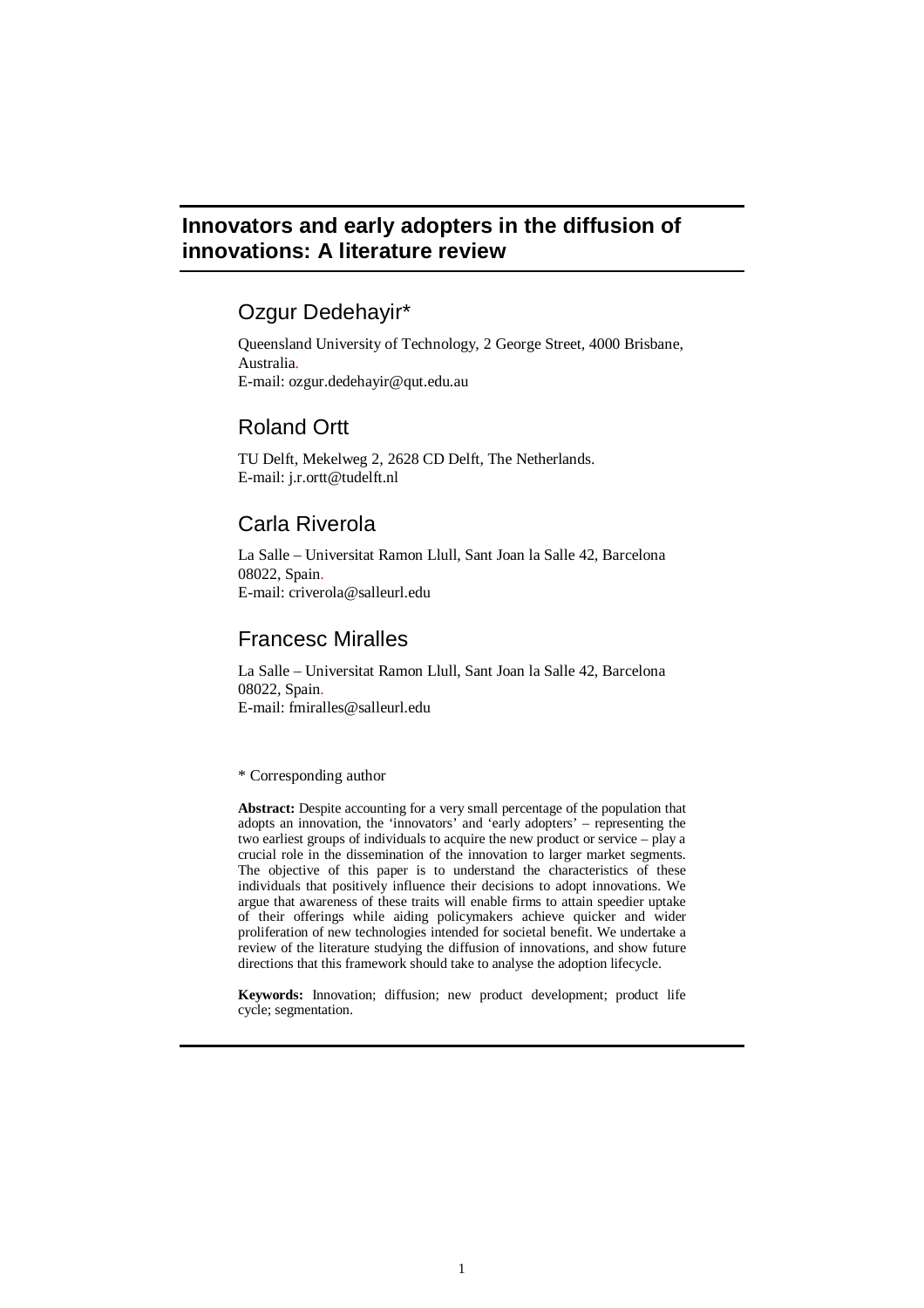## **1 Introduction**

Rogers (2003, p.12) defines an innovation as "an idea, practice, or object that is perceived as new by an individual or other unit of adoption". The earliest members of the population to acquire the innovation are referred to as innovators and early adopters. Individuals belonging to these groups carry commonalities, such as novelty seeking behaviour and price insensitivity, which motivate them to adopt a new product or service earlier than others. More significant, however, is their role in communicating or convincing the benefits of the innovation and its uses to the remainder of the population. The early identification of innovators and early adopters is therefore important for businesses developing new products, "since it assists in the process of tailoring each element of the marketing mix to the requirements and behaviors of those buyers who initiate markets and without whom the social comparison that leads to diffusion would often not occur." (Foxall and Goldsmith, 1994, p. 35-36).

These viewpoints are central to the adoption and diffusion of innovations theory advanced by Everett Rogers. Since Rogers's seminal work - "Diffusion of Innovations" (1962) - which builds on the prior contribution of Griliches (1957) exploring the diffusion of hybrid corn, a plethora of studies have analysed the diffusion of innovations in a variety of contexts ranging from agriculture (e.g. Berger, 2001), to health care (e.g. Berwick, 2003) and information technology (e.g. Jeyaraj et al., 2006). Our objective is to provide a synthesis of this literature that spans over 50 years. In this endeavour we begin by providing an overview of the large body of empirical work on innovators' and early adopters' characteristics completed and published between the 1960s and 1995. Given that many of these sources are not widely available electronically, our review relies on the conclusions and methodological issues raised in important review papers published in the mid-1990s. We then proceed with a systematic search and analysis of empirical studies conducted after 1995 using the ISI Web of Science database, which allowed us to peruse 470 relevant scientific publications, of which 70 were selected to form the core of our analysis.

We focus on the following research questions:

- What are the characteristics of innovators and early adopters?
- How do post 1995 empirical studies relate to the work done before 1995?

Our paper begins with a brief overview of the theoretical foundation and results of empirical research prior to 1995 exploring the innovators' and early adopters' characteristics (section 2). We then discuss our methods (section 3) and present the results of our literature review (section 4). In this section we will propose a conceptual model that relates a number of independent variables, which explain innovation adoption. In the conclusion (section 5) we discuss whether methodological weaknesses underscored in earlier contributions have been taken into account in later works, and subsequently explore future research avenues (section 6).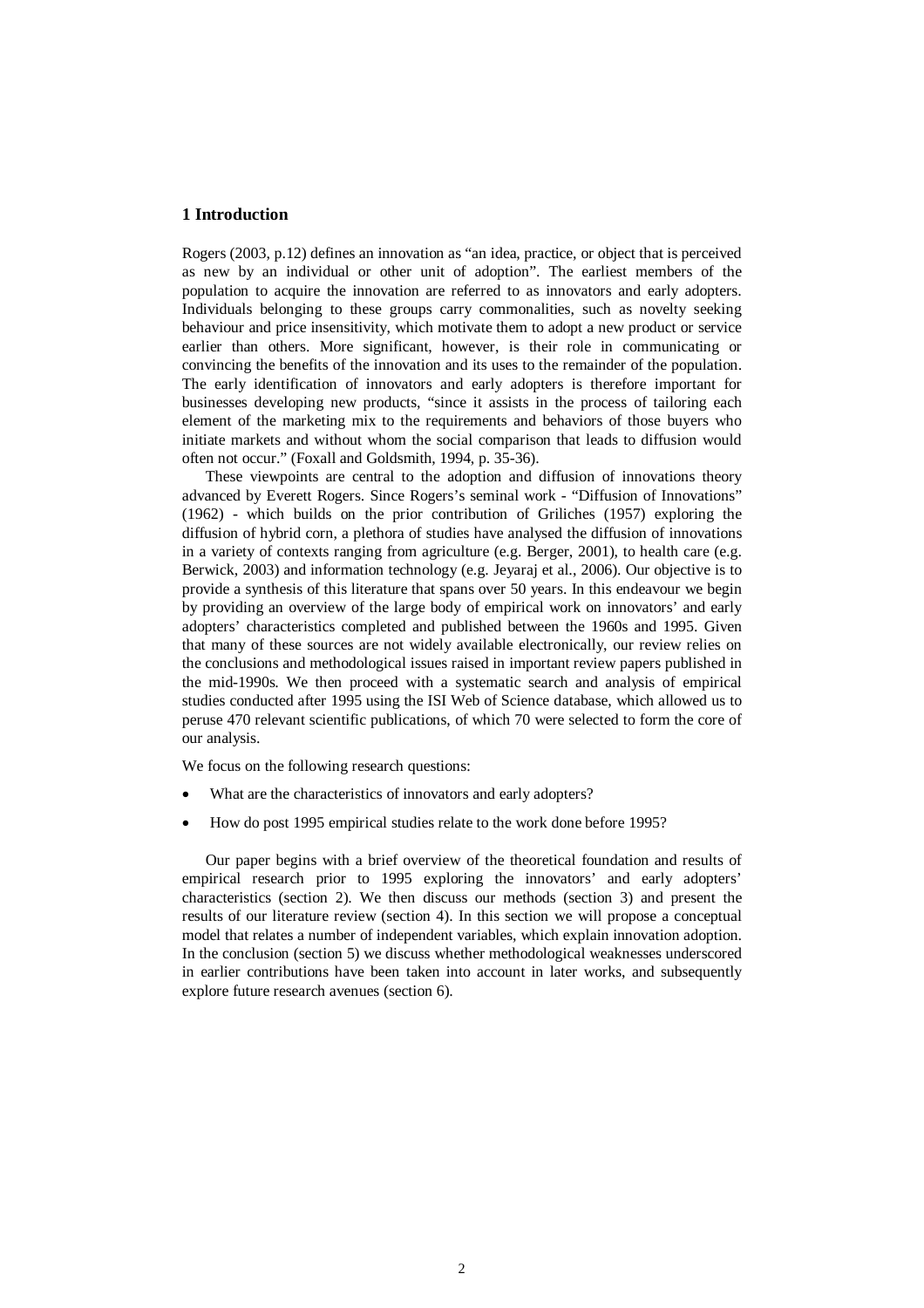## **2 The diffusion of innovations**

The diffusion of innovation theory operates at both individual and aggregate levels of analysis. At the individual level, it focuses on the process of adoption, which essentially involves: (i) the innovation; (ii) an individual that has already adopted the innovation; (iii) another individual that is yet to adopt the innovation; and (iv) some kind of communication channel that allows these two individuals to exchange information (Rogers, 1995; Eerkens and Lipo, 2014). Firstly, the theory explains the sequence of stages through which the individual, who is yet to adopt the innovation, will progress in making a final decision to adopt or not to adopt (Rogers, 1995; Blackburn, 2011). Secondly, the theory explains how communication can influence this individual process in multiple ways. Communication between individuals, for example in word-of-mouth processes, or observation of individuals that adopt and use the innovation and thereby stimulate other individuals to imitate that behaviour, and the communication transferring information about the innovation through mass media, all have their own distinct roles in the individual process of adoption.

At the aggregate level of analysis, the diffusion of innovation theory suggests the manifestation of an S-curved cumulative adoption pattern, as the population of individuals acquire the innovation over time. This temporal pattern further proposes that some members of the population adopt earlier than others, reflecting their level of innovativeness, in other words, "the degree to which an individual is relatively earlier in adopting an innovation than other members of his social system" (Rogers and Shoemaker, 1971, p. 27). Based on the timeliness of their adopting behaviour, Rogers distinguishes groups of individuals that form the population according to their socioeconomic, personality, and communication behaviour characteristics (Faiers and Neame, 2006)

#### *Overview of the findings regarding innovator characteristics prior to 1995*

An overview of empirical studies exploring the characteristics of innovators and early adopters conducted since the 1960s appear in several publications (Engel, Blackwell and Miniard, 1990; Foxall and Goldsmith, 1994; Robertson, 1971; Rogers and Shoemaker, 1971), although here we focus only on two – Engel et al. (1990) and Foxall and Goldsmith  $(1994)$  – since they have greater coverage of the pre-1995 period. These papers firstly provide broad categories of characteristics, distinguished on the basis of a large number of studies. Engel et al. (1990) suggest these categories to include: (1) socioeconomic characteristics (e.g. age, education); (2) personality variables (e.g. empathy, dogmatism); and (3) characteristics related to the communication behaviour (e.g. social participation, interconnectedness with the social system). Meanwhile, Foxal and Goldsmith (1994) add two further categories to this list: (4) perceptions of new products, and (5) purchase and consumption patterns. It is interesting to note that the first three categories of characteristics are generic i.e., not directly related to a particular innovation, whereas the last two categories are specific i.e., related to the product category to which the innovation belongs.

The papers secondly show that some of the widely held notions about innovators and early adopters of innovations are not confirmed, or are only weakly confirmed. The most salient observation is that innovator characteristics vary per product category. For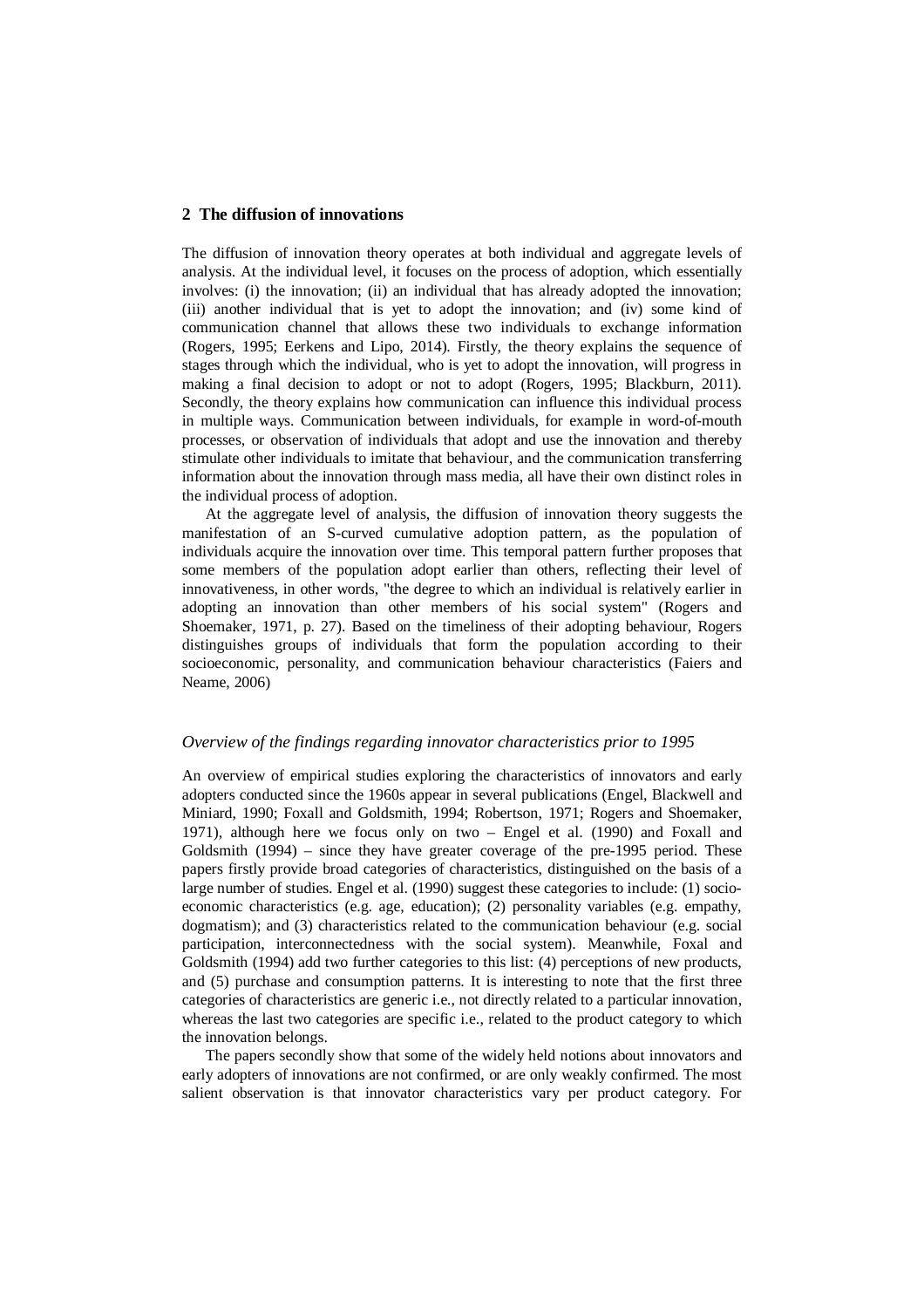example, innovators in fashion do not have the same characteristics as innovators in IT. At the same time, some of the pre-1995 studies indicate that across different innovations the earliest adopters are not younger than later adopters, and they are also not less dogmatic than later adopters, as we might theoretically anticipate. These findings would plea for a distinction between generic innovator characteristics (such as the first three broad categories mentioned above) and specific innovator characteristics (such as the last two categories mentioned above). If this distinction is important then we would expect the specific characteristics (with a direct relationship to the product category to which the innovation belongs) to have a stronger relationship with early adoption than the generic characteristics.

Engel et al. (1990, p. 696-697) thirdly indicate that (the speed of) diffusion depends on other variables, in addition to early adopter characteristics. These include the competitive intensity of the innovation's main supplier, supplier reputation, supplier's resource commitments, availability of standards for the innovation, coordination of and cooperation between complementary actors required to supply the innovation, and all of the innovation's complementary products and services. It is interesting to see that fast diffusion requires conditions to be optimal in the entire market system: on the supply side, the demand side, and the guiding institutions in which the supply- and demand side actors operate.

Fourthly, the papers propose that early adopters have similar characteristics to 'early rejecters', in other words, those who decide not to adopt the innovation. Labay and Kinnear (1981) demonstrate the remarkable similarity between early rejecters and early adopters of solar panels, in stark contrast to the diffusion of innovation theory that sees rejecters as falling outside the groups of adopters.

And finally, while early adopters are deemed to be opinion leaders, the papers underline that innovativeness and opinion leadership are distinctly different. This difference is reflected in the sometimes deviant behaviour of innovators. An example is provided by Rogers (2003) himself, who describes the first users of a water well installed by development aid workers as likely to be a person that is an outcast of the village. In this instance, the early adopter is not an opinion leader, and in fact may discourage others from making the same adoption decision.

#### **3 Method**

Following the summary of the empirical work undertaken prior to 1995, we now proceed to the systematic literature review of contributions after 1995. To this end, we followed a step-wise procedure (Hart, 1998). We commenced by consulting the ISI Web of Science database in February 2016, and using the keyword innovator\* in conjunction with the keyword diffusion in the title, abstract, and keywords of publications, identified a set of scientific papers appearing in journals, books, and conference proceedings  $(N = 259)$ . We repeated this exercise by using the keyword early adopter\* in conjunction with the keyword diffusion to identify a second set of scientific papers ( $N = 211$ ). In the following step we implemented two inclusion criteria to omit publications that would not contribute to our study. Firstly, we focused on papers in which the decision to adopt was investigated for individuals. In practice individual adopters can belong to consumer households (and hence belong to the business-to-consumer (B2C) market) or to organisations (and hence belong to the business-to-business (B2B) market). As a result,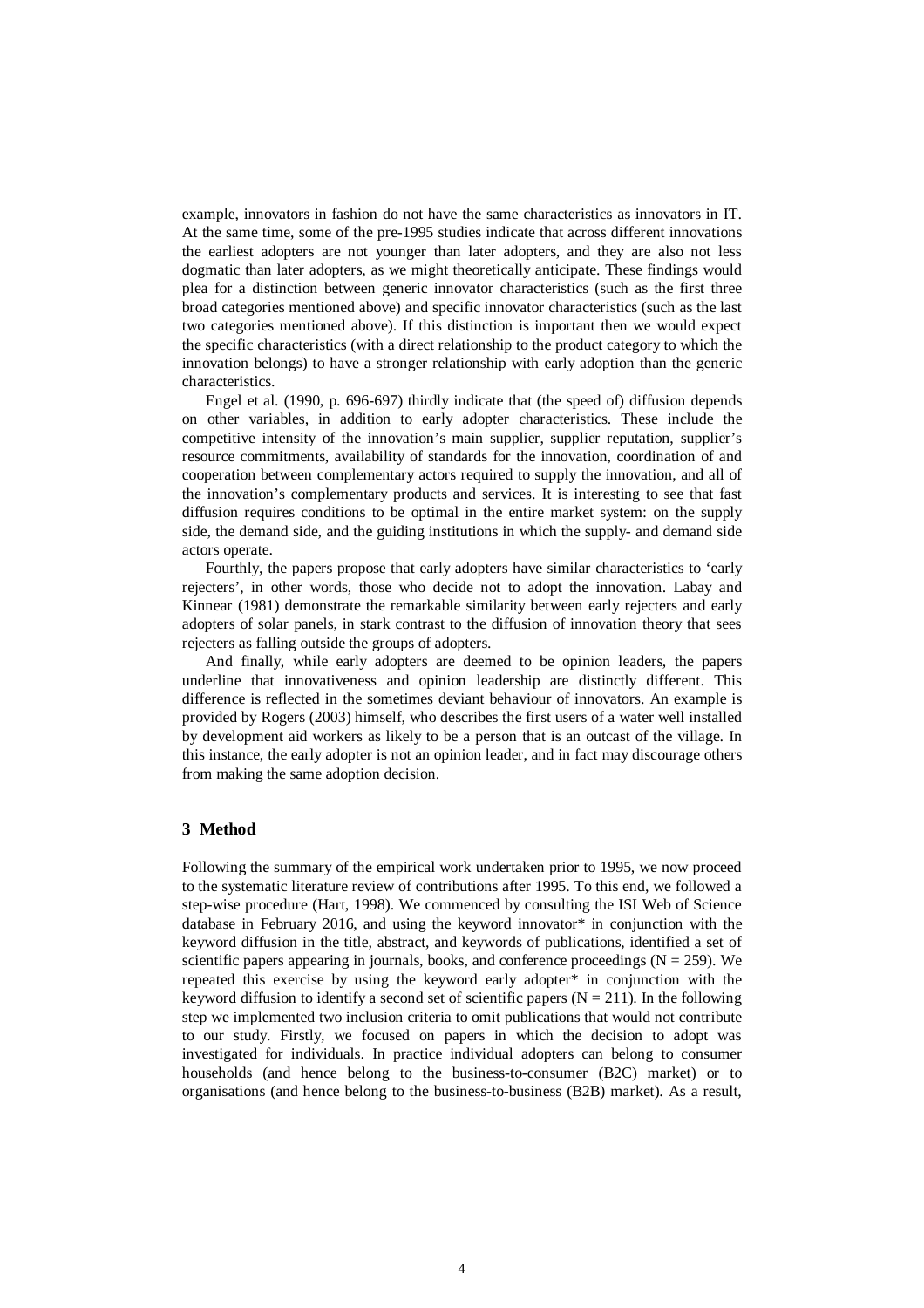papers studying organisational adoption involving multiple individuals, sometimes in different departments, were left out. Secondly, we precluded publications that did not employ the diffusion of innovations theory with a sufficient level of depth (e.g. in cases where the keywords appeared in the reference list of the papers, or were merely mentioned without any subsequent analysis). After careful examination of the abstracts of all publications with respect to these criteria, we selected 59 papers that were deemed to be most relevant to the purpose of our survey and warranting a thorough analysis.

The collection of papers were then read through independently by the authors and analysed to extract two groups of data: (i) contextual; and (ii) categorical. Contextual data included the empirical setting (e.g. medical), the diffusing innovation (e.g. internet-based patient education programme) and the authors of a given publication (e.g. Anttila et al., 2011). In addition we included whether the innovation diffused in a business-to-business or business-to-consumer setting. Finally, the type of innovation was characterised as a product, service or process. The categorical data, in turn, related directly to the question driving our research, and included dependent variables (e.g. adoption) and independent variables (e.g. characteristics of individuals that may explain adoption) used in the empirical investigations, as well as the main outcomes of these investigations such as the verification of hypotheses or the discovery of additional variables that explain the dependent variable. The data recorded from this analysis was then synthesized to provide a comprehensive set of characteristics that define individuals belonging to the innovators and early adopter categories.

#### **4 Results**

Our review of the literature revealed the examination of a wide spectrum of innovations, and the employment of a diverse set of variables in these studies. We commenced our meta-analysis of this large dataset by implementing two grouping strategies. First, we designated the studied innovations into one of several generic categories, which essentially define the broad empirical contexts studied by scholars (see Table 1).

As the table shows, a majority of scholarly works over the past twenty years explore the diffusion of 'electronics, IT, internet, and social media' as well as the 'medical, health, and pharmaceutical' innovations. There is also a notable number of empirical studies of the 'agriculture and farming' context, following the footsteps of seminal scholars such as Rogers (1962) and Grilliches (1957). The heterogeneity of the 59 studies included in our analysis is also reflected in the market context (i.e. B2B or B2C) and the type of innovation (i.e. product, service or process) examined. The majority of the studies (38 out of 59) were set in a B2C context, with the remainder in a B2B context. Meanwhile a majority of the studies (33 out of 59) focused on product rather than service (12) or process innovations (14). We also note that the B2B context and process innovations are overrepresented in the empirical setting of the medical, health and pharmaceutical sector as well as the agriculture and farming sector.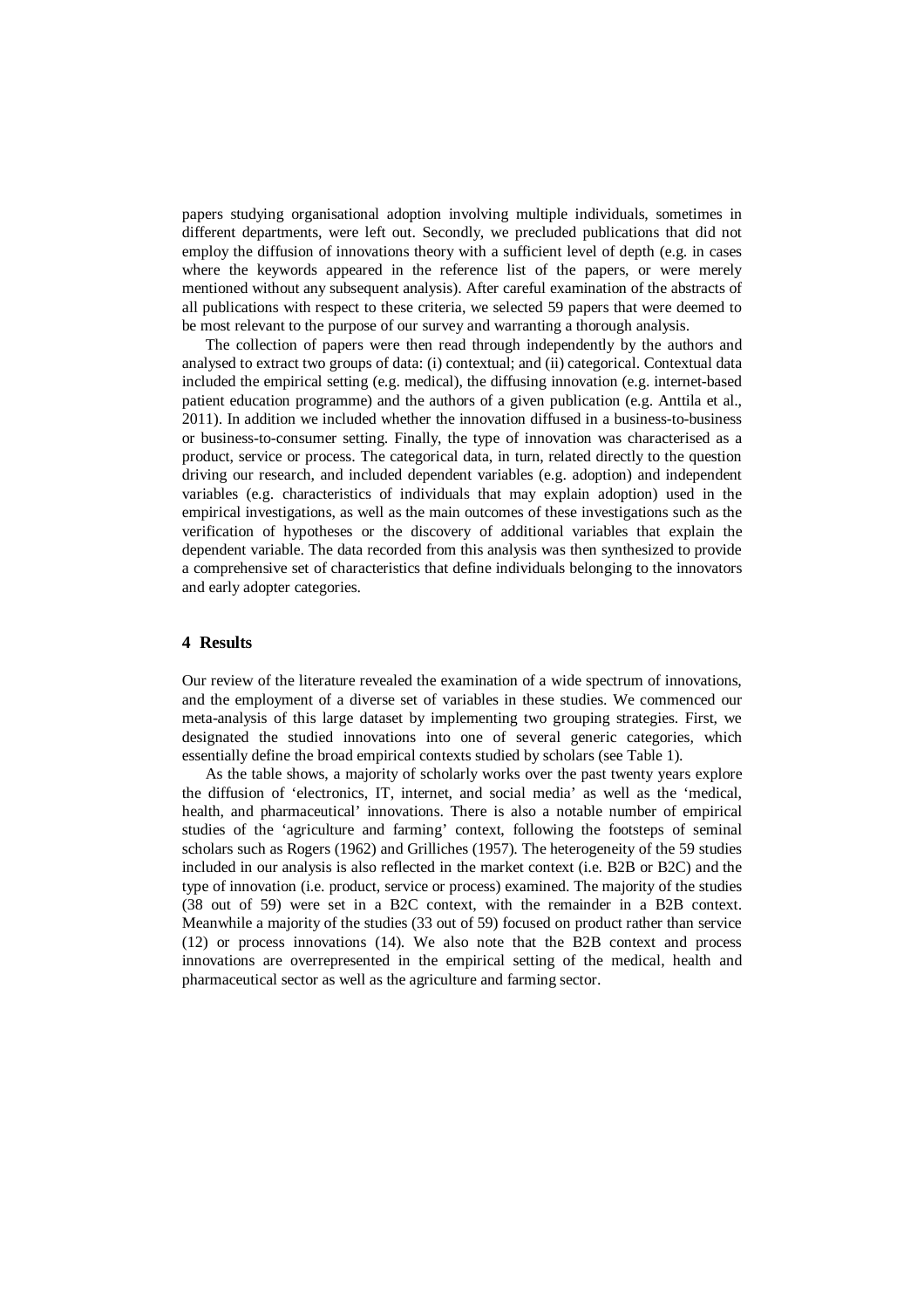|  |  |  |  |  | <b>Table 1</b> Empirical settings and innovations studied by scholars |  |  |  |
|--|--|--|--|--|-----------------------------------------------------------------------|--|--|--|
|--|--|--|--|--|-----------------------------------------------------------------------|--|--|--|

| <b>Empirical setting</b><br>electronics, IT, internet, and | Innovation<br>internet services                               | Study<br>Atkin et al., 1998                                            | Context<br>B <sub>2C</sub> | Type<br>service    |
|------------------------------------------------------------|---------------------------------------------------------------|------------------------------------------------------------------------|----------------------------|--------------------|
| social media                                               |                                                               | Bergstrom and Hoglund, 2014                                            |                            |                    |
|                                                            | e-book readers                                                |                                                                        | B <sub>2</sub> C           | product            |
|                                                            | consumer electronics                                          | Boyd and Mason, 1999                                                   | B <sub>2</sub> C           | product            |
|                                                            | Multimedia Message Service                                    | Chiyangwa and Alexander, 2015                                          | B <sub>2</sub> C           | service            |
|                                                            | LCD TV                                                        | Cho and Koo, 2012                                                      | B <sub>2</sub> C           | product            |
|                                                            | personal shopping assistant                                   | Evanschitzky et al., 2015                                              | B <sub>2</sub> C           | product            |
|                                                            | internet content filtering software                           | Jin, 2013                                                              | B <sub>2</sub> C           | product            |
|                                                            | online travel booking services                                | Kah et al., 2016                                                       | B <sub>2</sub> C           | service            |
|                                                            | wireless phones                                               | Kauffman and Techatassanasoontorn, 2009                                | B <sub>2</sub> C           | product            |
|                                                            | online banking services                                       | Kavak and Demirsoy, 2009                                               | B <sub>2</sub> C           | service            |
|                                                            | smart phones                                                  | Lee, 2014                                                              | B <sub>2C</sub>            | product            |
|                                                            | broadband internet                                            | Lin and Wu, 2013                                                       | B <sub>2</sub> C           | service            |
|                                                            | e-learning                                                    | Loogma et al., 2012                                                    | B <sub>2</sub> B           | process            |
|                                                            | mobile phones                                                 | Moldovan et al., 2015                                                  | B <sub>2</sub> C           | product            |
|                                                            | broadband internet                                            | Park and Yoon, 2005                                                    | B <sub>2</sub> C           | service            |
|                                                            | Internet Protocol Television                                  | Sawng et al., 2013                                                     | B <sub>2</sub> C           | product            |
|                                                            | internet services                                             | Stafford, 2003                                                         | B <sub>2</sub> C           | service            |
|                                                            | microblogs                                                    | Svensson, 2014                                                         | B <sub>2C</sub>            | service            |
|                                                            | video players                                                 |                                                                        | B <sub>2</sub> C           |                    |
|                                                            | food processors; video cassette recorders; PCs                | Van Rijnsoever and Harmen Oppewal, 2012<br>Venkatraman and Meera, 1991 | B <sub>2</sub> C           | product<br>product |
|                                                            |                                                               |                                                                        |                            |                    |
| medical, health, and                                       | internet-based patient education programme                    | Anttila et al., 2011                                                   | B <sub>2</sub> B           | process            |
| pharmaceutical                                             | clinical BRCA1/2 testing                                      | Armstrong et al., 2003                                                 | B <sub>2</sub> C           | product            |
|                                                            | new drugs                                                     | Bourke and Roper, 2012                                                 | B <sub>2</sub> B           | product            |
|                                                            | HIV/AIDS Positive Living (a public health innovation)         | Caldwell and Kleppe, 2010                                              | B <sub>2</sub> B           | service            |
|                                                            | health behavior innovation (internet-based diet diary)        | Centola, 2011                                                          | B <sub>2</sub> C           | product            |
|                                                            | robot-assisted minimally invasive surgery                     | Cundy et al., 2014                                                     | B <sub>2</sub> B           | process            |
|                                                            |                                                               |                                                                        |                            |                    |
|                                                            | contingency management                                        | Hartzler and Rabun, 2013                                               | B <sub>2</sub> B           | process            |
|                                                            | new drugs (celecoxib, alendronate, clopidogrel, pantoprazole) | Kozyrskyj et al., 2007                                                 | B <sub>2</sub> B           | product            |
|                                                            | new drugs                                                     | Lublóy, 2014                                                           | B <sub>2</sub> B           | product            |
|                                                            | adjuvant radiotherapy (brachytherapy)                         | Pollack et al., 2015                                                   | B <sub>2</sub> B           | product            |
|                                                            | QIRC strategy                                                 | Simunovic et al., 2013                                                 | B <sub>2</sub> B           | process            |
|                                                            | drug use                                                      | Van Havere et al., 2012                                                | B <sub>2</sub> C           | product            |
|                                                            | point-of-care ultrasonography                                 | Woo et al., 2013                                                       | B <sub>2</sub> B           | service            |
|                                                            | digital technologies (dental practice)                        | van der Zande et al., 2013                                             | B <sub>2</sub> B           | process            |
|                                                            | instructional technology (medical faculty teaching)           | Zayim et al., 2006                                                     | B <sub>2</sub> B           | process            |
|                                                            | e-appointment scheduling service (e-health)                   | Zhang et al., 2015                                                     | B <sub>2</sub> C           | service            |
| agriculture and farming                                    | maize                                                         | Boz and Akbay, 2005                                                    | B <sub>2</sub> B           | product            |
|                                                            | conservation cropping system                                  | Forte'-Gardner et al., 2004                                            | B <sub>2</sub> B           | process            |
|                                                            | organic drystock production                                   | Läpple and Van Rensburg, 2011                                          | B <sub>2</sub> B           | process            |
|                                                            |                                                               |                                                                        |                            |                    |
|                                                            | organic farming                                               | Padel, 2001                                                            | B <sub>2</sub> B           | process            |
|                                                            | organic farming                                               | Parra-Lopez et al., 2007                                               | B <sub>2</sub> B           | process            |
|                                                            | conservation practices                                        | Upadhyay et al., 2002                                                  | B <sub>2</sub> B           | process            |
|                                                            | grid soil sampling; yield monitoring; remote sensing process  | Watcharaanantapong et al., 2014                                        | B <sub>2</sub> B           | process            |
|                                                            | water trade                                                   | Wheeler et al., 2009                                                   | B <sub>2</sub> B           | process            |
| energy production (industrial solar power                  |                                                               | Faiers and Neame, 2006                                                 | B <sub>2</sub> C           | product            |
| and home)                                                  | solar power                                                   | Faiers et al., 2007                                                    | B <sub>2</sub> C           | product            |
|                                                            | IHS (Innovative Heating Systems)                              | Mahapatra and Gustavsson. 2008                                         | B <sub>2</sub> C           | product            |
|                                                            | small-scale sustainable energy solutions                      | Nygrén et al., 2015                                                    | B <sub>2</sub> C           | product            |
|                                                            | solar heaters                                                 | Ornetzeder, 2001                                                       | B <sub>2</sub> C           | product            |
|                                                            | wood pellet heating                                           | Sopha et al., 2011                                                     | B <sub>2</sub> C           | product            |
| automotive and                                             | alternative fuel vehicle                                      | Jansson et al., 2011                                                   | B <sub>2</sub> C           | product            |
|                                                            |                                                               |                                                                        | B <sub>2</sub> C           |                    |
| transportation                                             | plug-in electric vehicles                                     | Namdeo et al., 2014                                                    |                            | product            |
|                                                            | electric vehicles                                             | Peters and Dütschke, 2014                                              | B <sub>2</sub> C           | product            |
|                                                            | electric vehicles                                             | Plötz et al., 2014                                                     | B <sub>2</sub> C           | product            |
|                                                            | electric vehicles (e-bike & e-scooter)                        | Seebauer, 2015                                                         | B <sub>2</sub> C           | product            |
| consumables (food)                                         | table wine                                                    | Rossow, 2005                                                           | B <sub>2</sub> C           | product            |
|                                                            | ecolabel                                                      | Thøgersen, 2010                                                        | B <sub>2</sub> C           | product            |
|                                                            | MyPlate                                                       | Wansink and Kranz, 2013                                                | B <sub>2</sub> C           | service            |
|                                                            |                                                               |                                                                        |                            |                    |
| crafts                                                     | pottery                                                       | Eerkens and Lipo, 2014                                                 | B <sub>2</sub> C           | product            |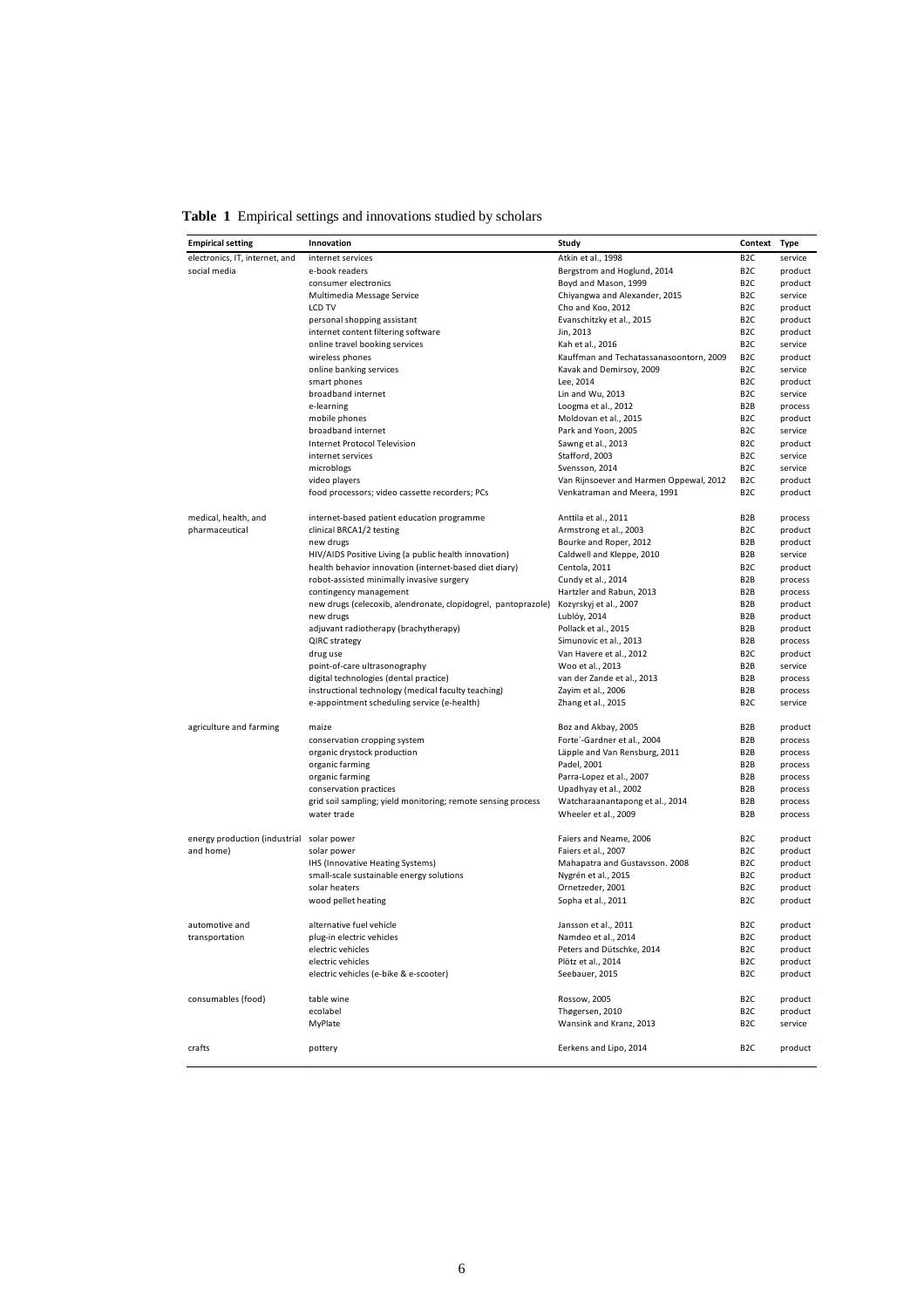Our second grouping strategy employed an inductive approach to allow the emergence of a generic set of variable categories. Repeated iterations between the data and the diffusion of innovations theory led us to propose four groups of variables – sociodemographic, personality, behavioural, and resources – which essentially define the characteristics of the adopting unit, in other words, the individual. These emergent groups align with, and at the same time extend, Rogers's (1962) original set of characteristics of the decision making unit.

In Table 2 we firstly summarise the sociodemographic variables most commonly employed by scholars – age, education level, income, and gender.

| <b>Characteristics of</b><br>adopting unit | Variable          | No. of<br>studies | <b>Findings</b><br>(positive influence on diffusion) |                                    |               |  |  |  |
|--------------------------------------------|-------------------|-------------------|------------------------------------------------------|------------------------------------|---------------|--|--|--|
| sociodemographic                           | age               | 24                |                                                      |                                    |               |  |  |  |
|                                            |                   |                   | agriculture and farming (5)                          | young (1)<br>old (2)               | no effect (2) |  |  |  |
|                                            |                   |                   | automotive and transportation (2)                    | middle age (2)                     |               |  |  |  |
|                                            |                   |                   | consumables (food) (1)                               |                                    | no effect (1) |  |  |  |
|                                            |                   |                   | electronics, IT, internet, and social media (6)      | young (5)<br>old(1)                |               |  |  |  |
|                                            |                   |                   | energy production (industrial and home) (3)          | young $(3)$                        |               |  |  |  |
|                                            |                   |                   | medical, health, and pharmaceutical (7)              | young (3)<br>old(1)                | no effect (3) |  |  |  |
|                                            | educational level | 19                |                                                      |                                    |               |  |  |  |
|                                            |                   |                   | agriculture and farming (5)                          | high $(3)$<br>low(1)               | no effect (1) |  |  |  |
|                                            |                   |                   | automotive and transportation (2)                    | high $(1)$                         | no effect (1) |  |  |  |
|                                            |                   |                   | consumables (food) (1)                               |                                    | no effect (1) |  |  |  |
|                                            |                   |                   | electronics, IT, internet, and social media (6)      | high $(5)$<br>low(1)               |               |  |  |  |
|                                            |                   |                   | energy production (industrial and home) (2)          | high $(1)$<br>low(1)               |               |  |  |  |
|                                            |                   |                   | medical, health, and pharmaceutical (3)              | high $(2)$                         | no effect (1) |  |  |  |
|                                            | income            | 11                |                                                      |                                    |               |  |  |  |
|                                            |                   |                   | agriculture and farming (2)                          | high $(2)$                         |               |  |  |  |
|                                            |                   |                   | electronics, IT, internet, and social media (5)      | high $(3)$                         | no effect (2) |  |  |  |
|                                            |                   |                   | energy production (industrial and home) (3)          | high $(1)$<br>medium (1)<br>low(1) |               |  |  |  |
|                                            |                   |                   | medical, health, and pharmaceutical (1)              | high $(1)$                         |               |  |  |  |
|                                            | gender            | 11                |                                                      |                                    |               |  |  |  |
|                                            |                   |                   | agriculture and farming (1)                          | female (1)                         |               |  |  |  |
|                                            |                   |                   | automotive and transportation (2)                    | male $(2)$                         |               |  |  |  |
|                                            |                   |                   | consumables (food) (1)                               | female (1)                         |               |  |  |  |
|                                            |                   |                   | electronics, IT, internet, and social media (4)      | male(3)                            | no effect (1) |  |  |  |
|                                            |                   |                   | medical, health, and pharmaceutical (3)              | male(1)<br>female (1)              | no effect (1) |  |  |  |

**Table 2** Sociodemographic variables explaining the diffusion of innovations

Among the sociodemographic variables, age  $(n=24)$  and education level  $(n=19)$  have been the most prominently studied independent variables to understand adoption of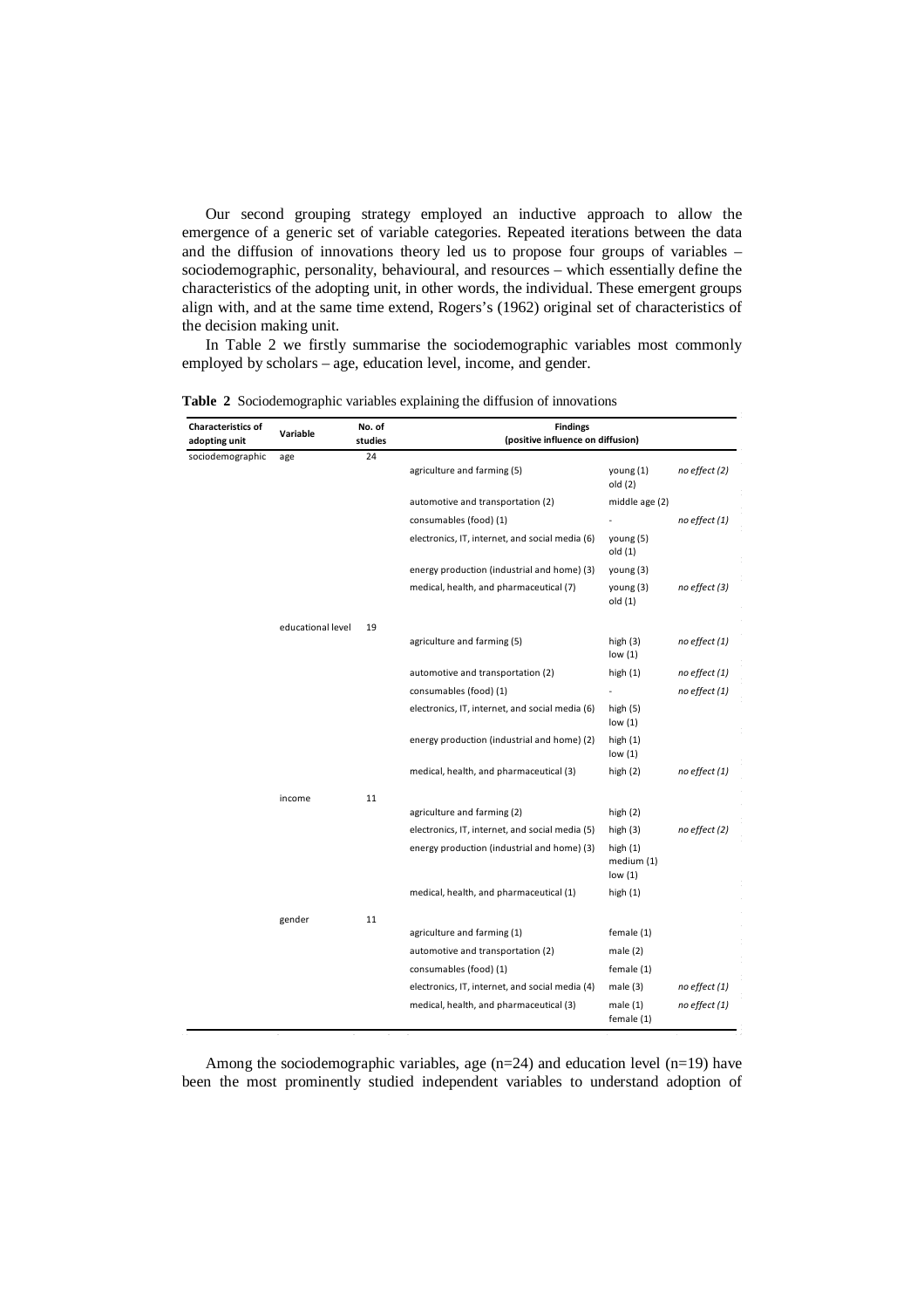innovations by innovators and early adopters. The table also indicates that the four variables have been explored across various empirical contexts. Nevertheless, there does not appear to be consensus on the causal influence of these variables on adoption behaviour in general, as well as within any particular empirical context. For example, the variable 'age' has been employed in studying the diffusion of agriculture and farming innovations on five occasions. In one of the studies the authors have found younger individuals to be more likely to adopt the innovation (organic drystock production) while in two studies older individuals to be more likely to adopt the innovations (organic farming and water trade, respectively). Meanwhile two other studies report 'age' to have no influence on the adoption of innovations (maize and conservation practices, respectively). Similar inconsistencies can be observed for the other empirical settings where the variable 'age' has been examined, as well as the other sociodemographic variables listed in Table 2. Overall, these findings question the relevance of sociodemographic descriptors of the social system (i.e. individuals) as determinants of innovation adoption.

In Table 3 we summarise the personality variables employed by scholars in their studies, which refer to the intrinsic descriptors of the individual adopter.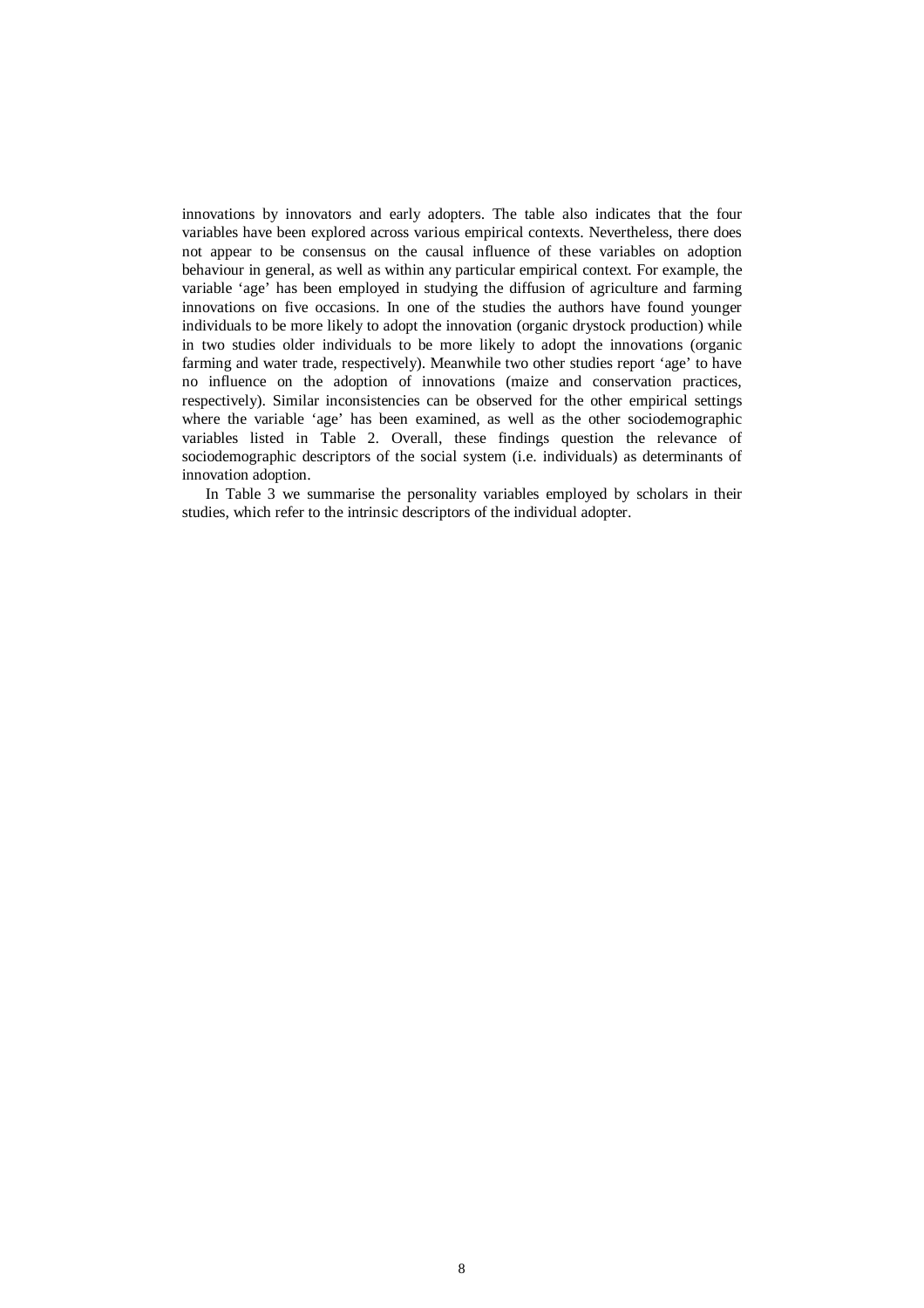|  | Table 3 Personality variables explaining the diffusion of innovations |  |  |  |  |  |  |  |
|--|-----------------------------------------------------------------------|--|--|--|--|--|--|--|
|--|-----------------------------------------------------------------------|--|--|--|--|--|--|--|

| <b>Characteristics of</b><br>adopting unit | Variable                                           | No. of<br>studies          | <b>Findings</b><br>(positive influence on diffusion) |                       |               |  |  |
|--------------------------------------------|----------------------------------------------------|----------------------------|------------------------------------------------------|-----------------------|---------------|--|--|
| Personality                                | outward focus <sup>1</sup>                         |                            |                                                      |                       |               |  |  |
|                                            | environmental concern                              | $\overline{7}$             | agriculture and farming (2)                          | high (2)              |               |  |  |
|                                            |                                                    |                            | automotive and transportation (2)                    | high (2)              |               |  |  |
|                                            |                                                    |                            | consumables (food) (1)                               | high $(1)$            | no effect (1) |  |  |
|                                            |                                                    |                            | energy production (industrial and home) (2)          | high (1)              |               |  |  |
|                                            | trust in organization                              | $\overline{2}$             | consumables (food) (1)                               | high $(1)$            |               |  |  |
|                                            |                                                    |                            | electronics, IT, internet, and social media (1)      | high (1)              |               |  |  |
|                                            | technology orientation <sup>2</sup>                |                            |                                                      |                       |               |  |  |
|                                            | technophilia                                       | $\it 4$                    | automotive and transportation (2)                    | high (1)              | no effect (1) |  |  |
|                                            |                                                    |                            | energy production (industrial and home) (1)          | high (1)              |               |  |  |
|                                            |                                                    |                            | electronics, IT, internet, and social media (1)      | high (1)              |               |  |  |
|                                            | technology use attitude                            | $\boldsymbol{\mathcal{Z}}$ | electronics, IT, internet, and social media (1)      | positive (1)          |               |  |  |
|                                            |                                                    |                            | medical, health, and pharmaceutical (2)              | positive (1)          | no effect (1) |  |  |
|                                            | technological anxiety                              | $\it 1$                    | electronics, IT, internet, and social media (1)      | low(1)                |               |  |  |
|                                            | innovativess                                       | $\overline{7}$             | consumables (food) (1)                               | high $(1)$            |               |  |  |
|                                            |                                                    |                            | electronics, IT, internet, and social media (4)      | high (4)              |               |  |  |
|                                            |                                                    |                            | medical, health, and pharmaceutical (2)              | high (2)              |               |  |  |
|                                            |                                                    |                            |                                                      |                       |               |  |  |
|                                            | economic values <sup>3</sup><br>profit orientation | $\boldsymbol{2}$           | agriculture and farming (2)                          | low $(2)$             |               |  |  |
|                                            | saving consciousness                               | $\overline{2}$             | electronics, IT, internet, and social media (1)      |                       | no effect (1) |  |  |
|                                            |                                                    |                            | energy production (industrial and home) (1)          | high (1)              |               |  |  |
|                                            | willingness to pay                                 | $\it 1$                    | automotive and transportation (1)                    | high (1)              |               |  |  |
|                                            | inward focus <sup>4</sup>                          |                            |                                                      |                       |               |  |  |
|                                            | self-efficacy                                      | $\boldsymbol{\mathcal{Z}}$ | electronics, IT, internet, and social media (2)      | high (1)              | no effect (1) |  |  |
|                                            |                                                    |                            | medical, health, and pharmaceutical (1)              | high $(1)$            |               |  |  |
|                                            | market mavenism                                    | $\it 1$                    | electronics, IT, internet, and social media (2)      |                       |               |  |  |
|                                            |                                                    |                            |                                                      | high (1)              |               |  |  |
|                                            | novelty <sup>5</sup>                               |                            |                                                      |                       |               |  |  |
|                                            | risk attitude                                      | $\overline{2}$             | agriculture and farming (2)                          | low(1)                | no effect (1) |  |  |
|                                            | novelty seeking                                    | 1                          | electronics, IT, internet, and social media (1)      | high $(1)$            |               |  |  |
|                                            | non-traditionalism                                 | $\mathbf{1}$               | electronics, IT, internet, and social media (1)      | high (1)              |               |  |  |
|                                            | cosmopoliteness                                    | 4                          | agriculture and farming (2)                          | more $(1)$<br>less(1) |               |  |  |
|                                            |                                                    |                            | electronics, IT, internet, and social media (1)      |                       | no effect (1) |  |  |
|                                            |                                                    |                            | medical, health, and pharmaceutical (3)              |                       | no effect (1) |  |  |
|                                            | opinion leadership                                 | 3                          | agriculture and farming (1)                          | high (1)              |               |  |  |
|                                            |                                                    |                            | automotive and transportation (1)                    | high (1)              |               |  |  |
|                                            |                                                    |                            | electronics, IT, internet, and social media (1)      | high (1)              |               |  |  |
|                                            |                                                    |                            |                                                      |                       |               |  |  |
|                                            | communication needs                                | 3                          | electronics, IT, internet, and social media (2)      | high (1)              | no effect (1) |  |  |
|                                            |                                                    |                            | energy production (industrial and home) (1)          | high (1)              |               |  |  |

<sup>1</sup>variables 'community consciousness' and 'future orientation' have no effect

<sup>2</sup>variables 'willingness to adopt other innovations' and 'craftsman' have no effect

3 variable 'cost orientation' has no effect

5 variables 'adventurous' and 'outgoing' have no effect 4 variables 'subjective norms', 'health consciousness', 'egoistic values', 'altruistic values', 'voluntariness', and 'positive attitude' have no effect

By and large, the personality related variables show more consistency than sociodemographic variables. While we are unable to make statistically confident conclusions, we see that outward focus variables (environmental concern and trust in organisation) are mostly consistent in the way they influence adoption by innovators and

 $\mathcal{L}^{\mathcal{I}}$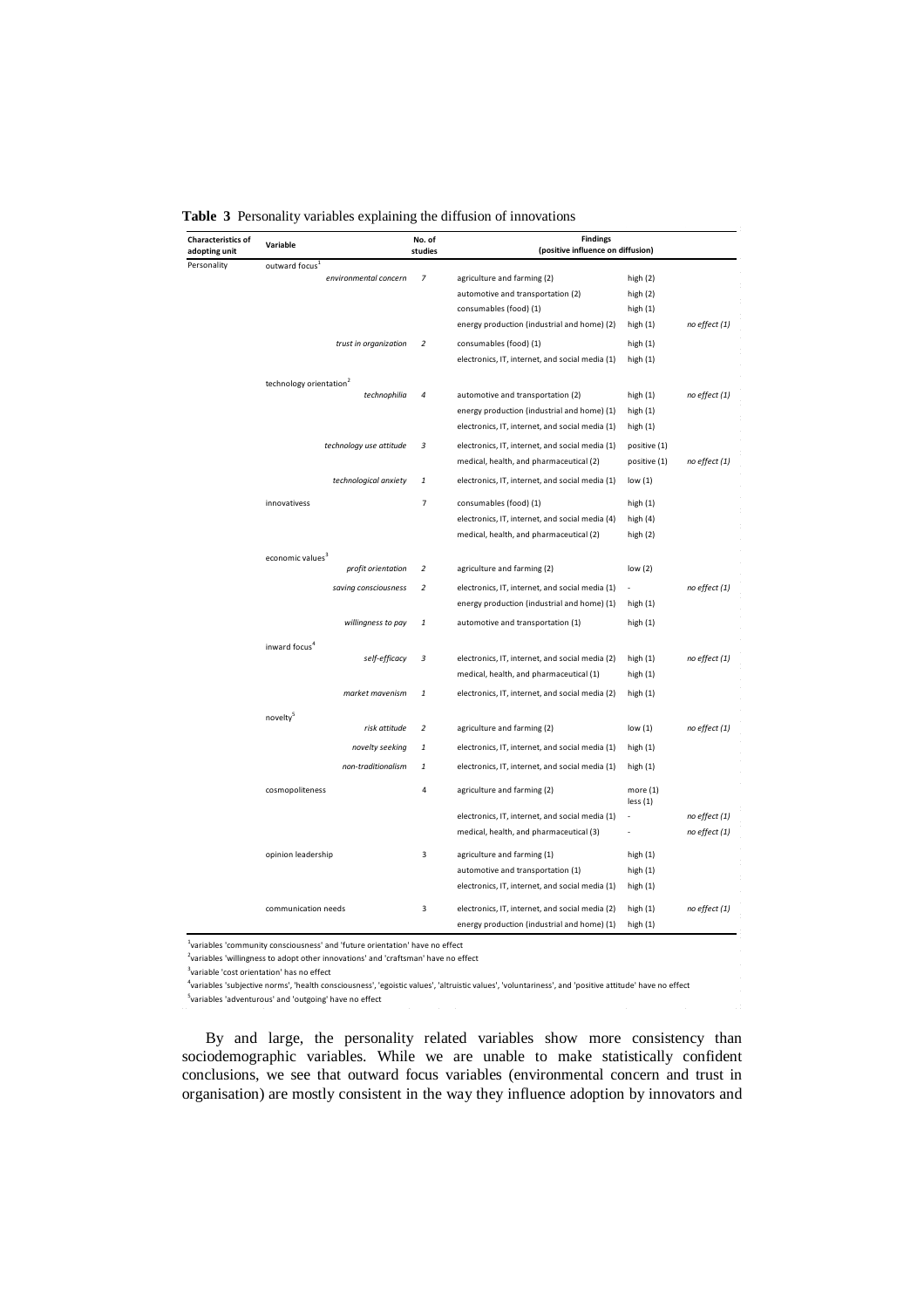early adopters. Technology orientation variables (technophilia, technology use attitude, and technology anxiety) as well as inward focus variables (self-efficacy and market mavenism - being knowledgeable about the market) illustrate similar consistencies. The table underlines most notable consistency for the 'innovativeness' variable, with all studies (in three different empirical settings) showing that a high level of innovativeness as a personality trait will lead to innovation adoption. Early adopters of an innovation are also shown to display high level of opinion leadership, which is necessary for the dissemination of that innovation to larger market segments. Overall, our meta-analysis gives some confidence for the explanatory power of most personality attributes in the adoption behaviour of innovators and early adopters, although 'cosmopoliteness' (being open to new ideas and information) appears to be a surprising exemption from this list.

Table 4 summarises the behavioural variables employed in studies, in other words, the variables that describe what the individuals do leading up to the adoption of an innovation.

| <b>Characteristics of</b> | Variable                                            | No. of<br>studies | <b>Findings</b><br>(positive influence on diffusion) |            |               |  |  |
|---------------------------|-----------------------------------------------------|-------------------|------------------------------------------------------|------------|---------------|--|--|
| adopting unit             |                                                     |                   |                                                      |            |               |  |  |
| Behavioral                | information use<br>information search and gathering | 3                 | agriculture and farming (1)                          | more $(1)$ |               |  |  |
|                           |                                                     |                   | energy production (industrial and home) (2)          | more $(2)$ |               |  |  |
|                           | use of extension personnel/service                  | 1                 | agriculture and farming (1)                          | more $(1)$ |               |  |  |
|                           | frequency of consultation                           | 1                 | agriculture and farming (1)                          | less(1)    |               |  |  |
|                           | deliberation and social comparison                  | $\mathbf{1}$      | energy production (industrial and home) (1)          | less(1)    |               |  |  |
|                           | media use<br>reading books and printed materials    | 4                 | agriculture and farming (3)                          | $less (2)$ | no effect (1) |  |  |
|                           |                                                     |                   | electronics, IT, internet, and social media (1)      | more $(1)$ |               |  |  |
|                           | use of general media                                | 1                 | energy production (industrial and home) (1)          | more $(1)$ |               |  |  |
|                           | technology use <sup>1</sup>                         |                   |                                                      |            |               |  |  |
|                           | use of ICT tools                                    | $\mathbf{1}$      | electronics, IT, internet, and social media (1)      | more $(1)$ |               |  |  |
|                           | use of technology                                   | 1                 | medical, health, and pharmaceutical (1)              | more $(1)$ |               |  |  |
|                           | variety of use                                      | $\it 1$           | electronics, IT, internet, and social media (1)      | more $(1)$ |               |  |  |
|                           | rate of use                                         | 1                 | electronics, IT, internet, and social media (1)      | more $(1)$ |               |  |  |
|                           | information sharing                                 | 1                 | electronics, IT, internet, and social media (1)      | more $(1)$ |               |  |  |

**Table 4** Behavioural variables explaining the diffusion of innovations

<sup>1</sup>variables 'use of internet', 'use of television', 'use of radio', and 'computer use frequency' have no effect

The majority of the behavioural traits examined in the literature encompass the individuals' use of information, media, and technology. The table suggests that the more innovators and early adopters use technology in their lives (i.e. use of ICT tools, use of technology (in general), variety of use, and rate of use) the more likely they will adopt innovations. How individuals use information and the media, however, do not confidently inform about the likelihood of innovation adoption. For example, two studies of agricultural and farming innovations (organic drystock production and organic farming) underscore that innovators and early adopters read less books and printed materials than later adopters, while the diffusion of e-book readers in the electronics, IT, internet, and social media context suggests the contrasting effect. At closer inspection, we see similar contradictions amongst the 'information use' variables. For instance, while individuals adopting Innovative Heating Systems in the energy production context have been shown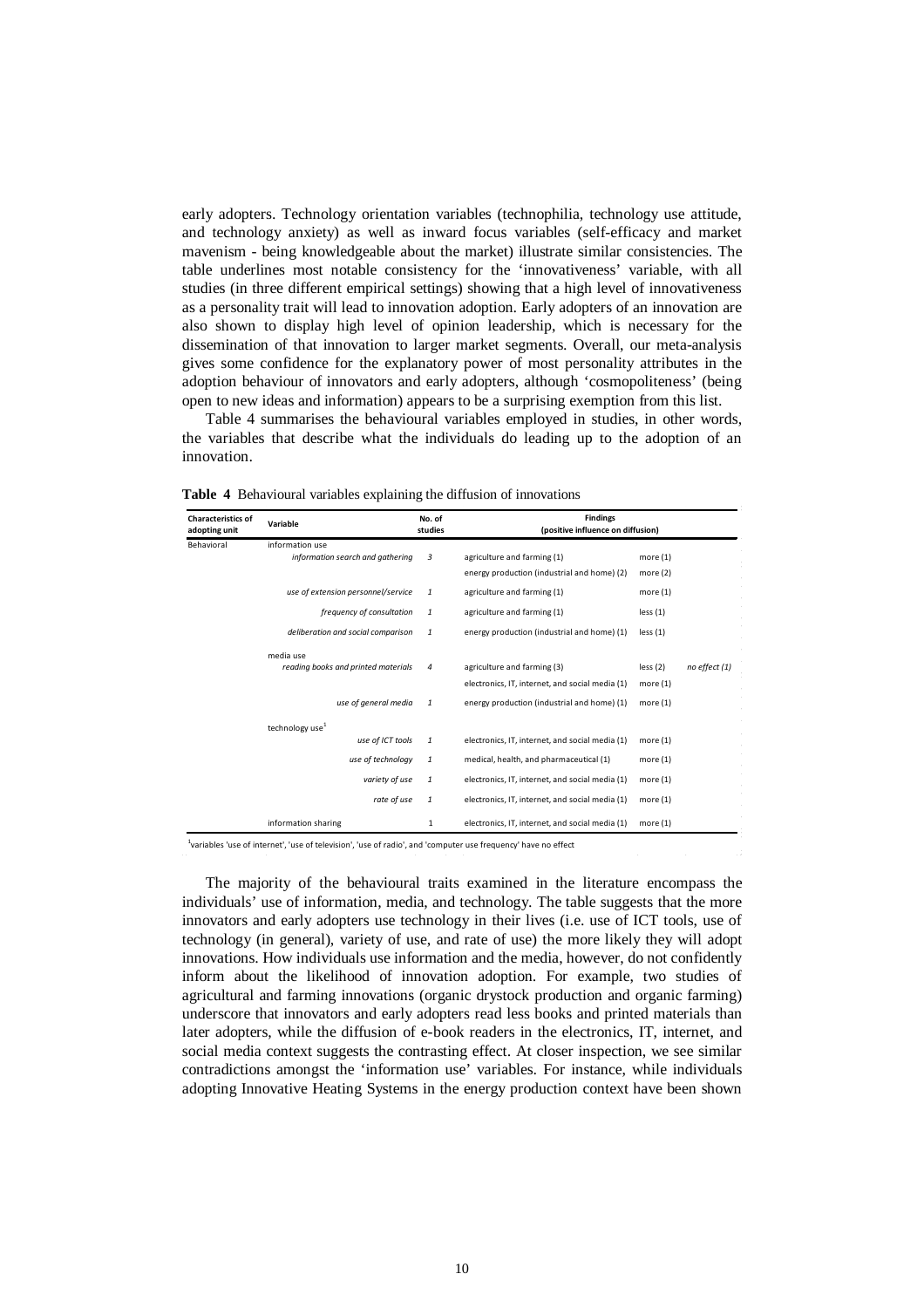to engage more in information search and gathering activities, adopters of wood pallet heating (in the same context) have been reported to delve less into deliberation and social comparison. These findings appear to contradict one another given that the latter is arguably another mode of information gathering. As a result, besides technology use variables, other behavioural attributes of individuals may not be accurate predictors of innovators' and early adopters' innovation adoption behaviour.

And finally in Table 5 we summarise the resource variables employed by scholars, in other words, the variables that describe what the individuals have in possession, and which may facilitate the adoption of innovations.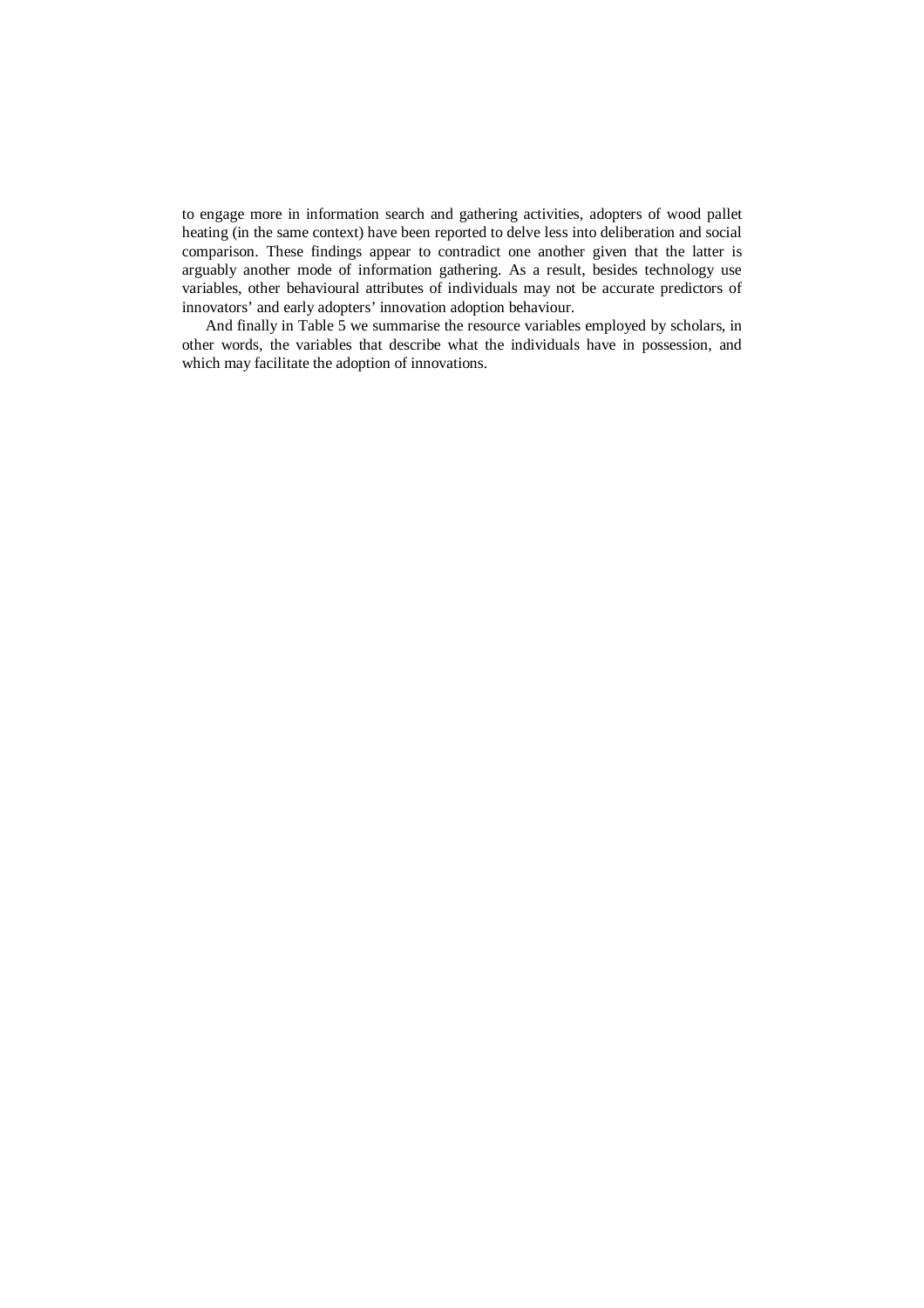|  |  |  |  |  |  |  |  | Table 5 Resource variables explaining the diffusion of innovations |
|--|--|--|--|--|--|--|--|--------------------------------------------------------------------|
|--|--|--|--|--|--|--|--|--------------------------------------------------------------------|

| <b>Characteristics of</b><br>adopting unit | Variable                                           | No. of<br>studies | <b>Findings</b><br>(positive influence on diffusion)                                       |                          |               |  |  |
|--------------------------------------------|----------------------------------------------------|-------------------|--------------------------------------------------------------------------------------------|--------------------------|---------------|--|--|
| Resources                                  | prior experience<br>adoption of similar technology | $\overline{2}$    | energy production (industrial and home) (1)<br>medical, health, and pharmaceutical (1)     | more $(1)$<br>more $(1)$ |               |  |  |
|                                            | product experience                                 | $\overline{2}$    | agriculture and farming (1)<br>electronics, IT, internet, and social media (1)             | more $(1)$<br>good(1)    |               |  |  |
|                                            | vocational experience                              | $\overline{2}$    | agriculture and farming (1)<br>electronics, IT, internet, and social media (1)             | less(1)<br>less(1)       |               |  |  |
|                                            | adoption of previous generation                    | $\it 1$           | electronics, IT, internet, and social media (1)                                            | more $(1)$               |               |  |  |
|                                            | technical skills <sup>1</sup><br>computer skills   | $\overline{2}$    | electronics, IT, internet, and social media (1)<br>medical, health, and pharmaceutical (1) | high $(1)$               | no effect (1) |  |  |
|                                            | elearning skills                                   | 1                 | electronics, IT, internet, and social media (1)                                            | high $(1)$               |               |  |  |
|                                            | pedagogical competence                             | 1                 | electronics, IT, internet, and social media (1)                                            | high $(1)$               |               |  |  |
|                                            | digital skills                                     | 1                 | medical, health, and pharmaceutical (1)                                                    | high $(1)$               |               |  |  |
|                                            | computer experience                                | 1                 | medical, health, and pharmaceutical (1)                                                    | high $(1)$               |               |  |  |
|                                            | network <sup>2</sup><br>recommending peers         | 3                 | energy production (industrial and home) (2)<br>medical, health, and pharmaceutical (1)     | more $(2)$<br>more $(1)$ |               |  |  |
|                                            | informal sources of information                    | $\overline{2}$    | agriculture and farming (1)<br>energy production (industrial and home) (1)                 | more $(1)$<br>more $(1)$ |               |  |  |
|                                            | contact with credible people                       | $\it 1$           | medical, health, and pharmaceutical (1)                                                    | more $(1)$               |               |  |  |
|                                            | knowledge<br>general knowledge                     | 1                 | consumables (food) (1)                                                                     | more $(1)$               |               |  |  |
|                                            | subjective knowledge                               | 1                 | consumables (food) (1)                                                                     | more $(1)$               |               |  |  |
|                                            | knowledge of supporting systems                    | $\mathbf{1}$      | agriculture and farming (1)                                                                | more $(1)$               |               |  |  |
|                                            | awareness of innovation                            | 1                 | medical, health, and pharmaceutical (1)                                                    | more $(1)$               |               |  |  |
|                                            | access to use                                      | $\overline{2}$    | electronics, IT, internet, and social media (1)<br>medical, health, and pharmaceutical (1) | more $(1)$               | no effect (1) |  |  |

1 variable 'internet skills' has no effect

<sup>2</sup>variable 'knowledge of other adopters' has no effect

From the table we observe that resource variables are consistent predictors of the adoption decisions of innovators and early adopters. First, individuals' prior experiences (i.e. with similar technologies, with the innovation in question, with an occupation that relates to the innovation, and earlier generations of the innovation) all serve to motivate the adoption of the innovation. These findings are consistent for different empirical contexts as well. Interestingly, we see that individuals are more likely to adopt an innovation when they have been employed in the vocational setting for shorter time, possibly explained by their openness to new ideas. Second, the high level of technical skills of innovators and early adopters (e.g. their computer, e-learning, digital skills, as well as experience with computers and work related competences) appear to have a positive effect on their innovation adoption decisions. The table thirdly shows that individuals access resources exogenous to themselves, namely, from their networks. Hence, innovators and early adopters are more likely to adopt innovations when they have more peers recommending the innovation, when they can access informal sources of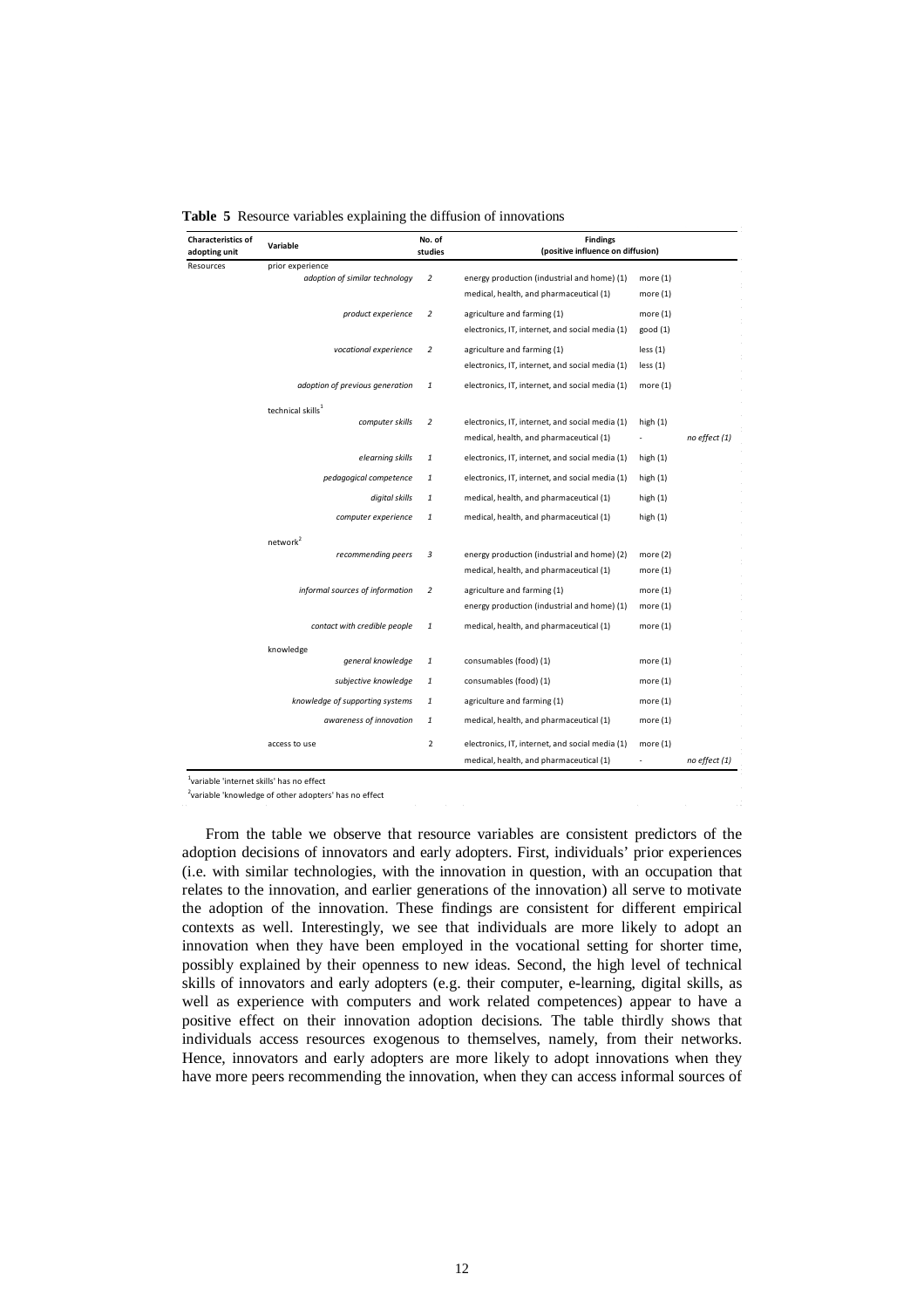information, and when they have contact with credible people. And finally, individuals that have more knowledge (whether this is general, subjective, about supporting systems, or about the innovation itself) are more likely to adopt the innovation. This is not a surprising finding and reaffirms the centrality of knowledge and communication channels as underlined by Rogers in his original framework.

Collectively, the results of our meta-analysis lead us to propose a conceptual model that relates the variables that can positively influence the innovation adoption decisions of innovators and early adopters (see Figure 1).



**Figure 1** Conceptual model of variables that can positively influence innovation adoption.

#### **5 Discussion and Conclusions**

Although innovators and early adopters account for less than 20% of potential adopters, they are very important in the diffusion process of innovations. This study commenced by reviewing the body of literature prior to 1995, and, in turn, used a systematic review process to study the literature after 1995 to identify the variables that can characterise innovators and early adopters. Our paper specifically focused on the following research questions:

- What are the characteristics of innovators and early adopters?
- How do post 1995 empirical studies relate to the work done before 1995?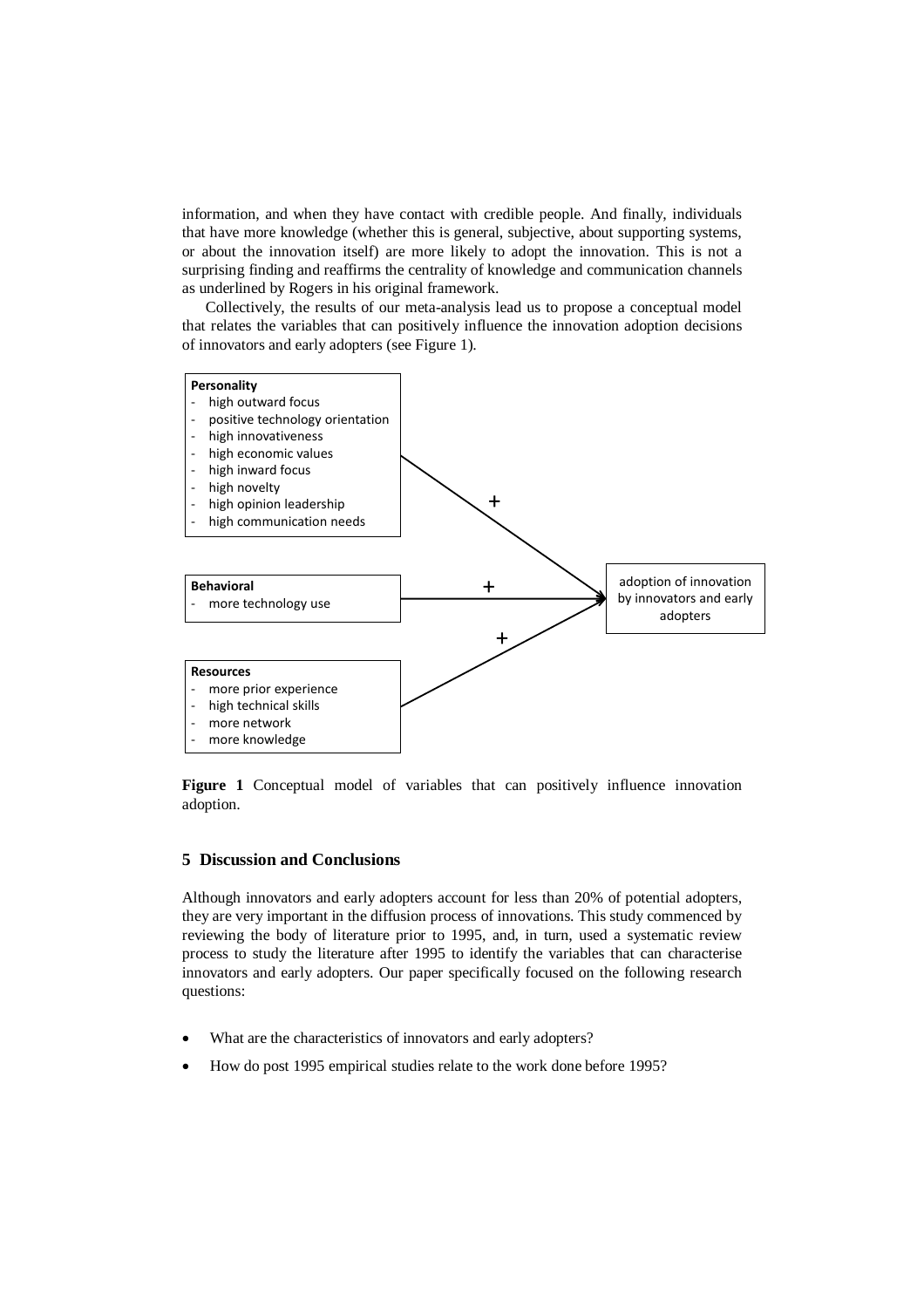In answering these questions, our exploration suggests that the characteristics of innovators and early adopters proposed by scholars prior to 1995 are roughly the same as those employed in empirical work after 1995. Indeed, some broad categories of variables – such as sociodemographic and personality traits – have remained central to this field of research over time. Nevertheless, our meta-analysis of the literature post-1995 suggests that some of the specific variables that fall within these broad categories (e.g. age, education level, and gender) are not consistent descriptors of innovators and early adopters and should therefore be omitted from forecasting exercises. Interestingly, the inconsistency of these independent variables have been underlined in earlier, seminal contributions, and yet, as our study shows, scholars continue to employ them in contemporary empirical work.

By contrast, other specific variables do show consistency in their description of innovators and early adopters (e.g. innovativeness, technology orientation, and economic values). This finding suggests that businesses can benefit from understanding a personality trait such as innovativeness, which can be assessed either as the time of adoption of the specific product innovation, or the count of the number of products in a specific category already adopted by an individual.

The review of the post-1995 literature also underscored the relevance of resource variables, in other words, what individuals have in possession that positively influences their decision to adopt an innovation. Our findings indicate that businesses aiming to launch new products and services should target individuals that possess more prior experience, have high technical skills and a strong social network. At the same time, businesses should spend effort in enhancing the potential adopters' knowledge about the new product or service.

#### **5.1 Scientific and managerial implications**

#### *The domain-specific nature of innovator and early adopter characteristics*

Our findings show that innovator characteristics vary per product category, an issue already highlighted in overviews in the mid-1990s but which continues to be emphasized in recent research, now more than 50 years after the emergence of this research strand. In fact, given that the variables that determine innovators and early adopters can vary from context to context, we observe that some scholars induce a selection-bias in their studies by determining, a priori, the population of innovators and early adopters based on a set of variables and their values as prescribed by Rogers. We argue that if these characteristics are product-category specific then we would expect that the specific characteristics (with a direct relationship to the product category to which the innovation belongs) have a stronger relationship with early adoption than the generic characteristics.

The tendency that innovator characteristics depend on the context has raised scientific interest, and is sometimes referred to as the domain-specific nature of innovator characteristics (Holak, 1988; Engel et al., 1990). Holak (1988) suggests that a continuum can be distinguished, ranging from generic innovator characteristics (e.g. sociodemographic characteristics) to more domain-specific characteristics (e.g. the possession and use of advanced telecommunication products and services as predictor of yet another innovation in that domain). The relationship between generic characteristics and adoption have been found to vary across domains, whereas specific characteristics have been found to have a stronger relationship with adoption in the domain to which the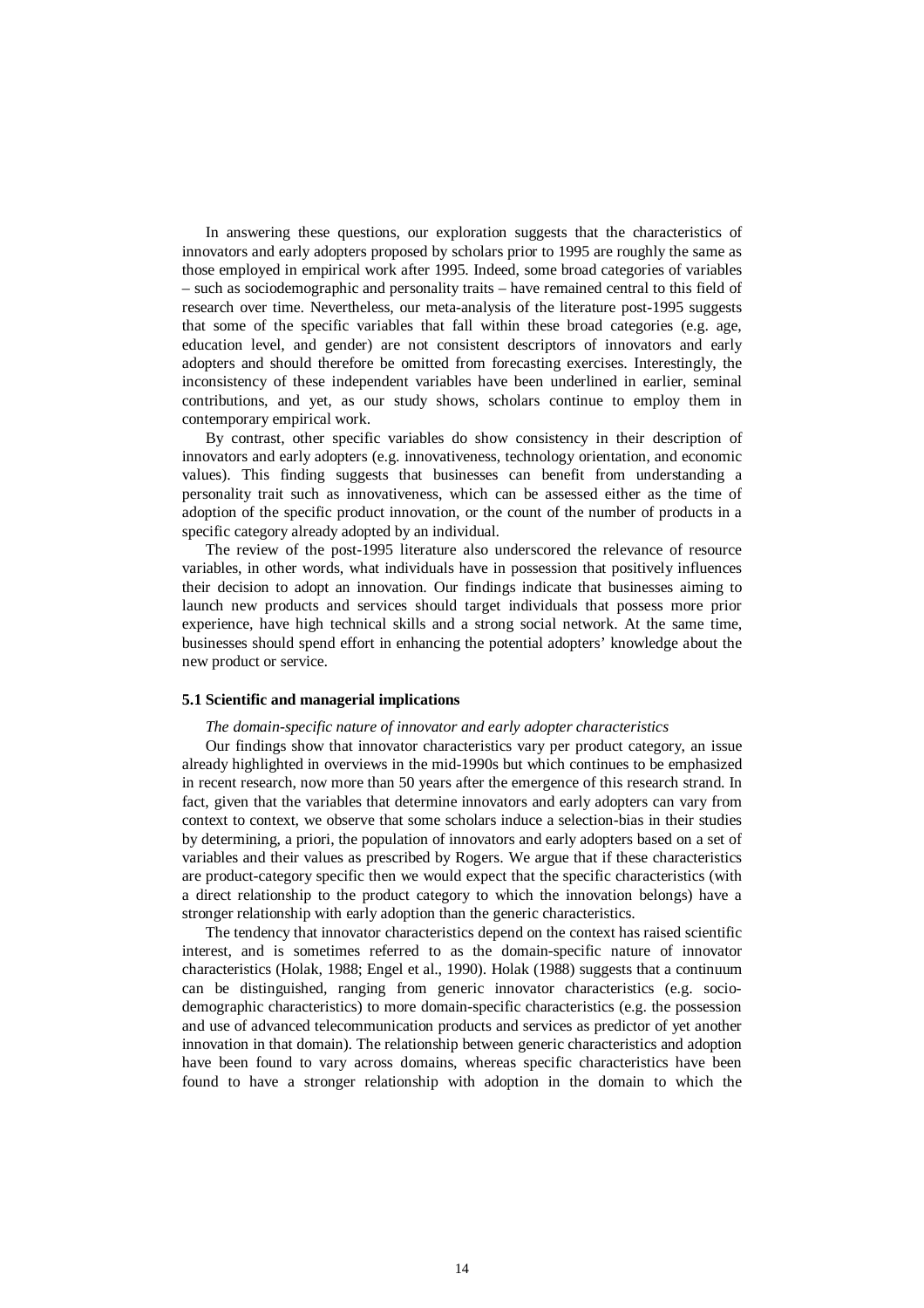characteristics refer, as we might anticipate. Furthermore, Holak (1988) shows that potential customer evaluations of the innovation, particularly in the form of the customers' perception of innovation attributes (Holak and Lehman, 1990), are stronger related to adoption than both the specific and generic innovator characteristics.

This finding has important managerial implications. We can see an interesting tradeoff: the more generic innovator and early adopter characteristics are readily available to distinguish segments, from the perspective of companies commercializing an innovation, yet the more specific characteristics, especially the perceptions of potential customers regarding the innovation, are more predictive for adoption. In practice, this would call for a step-wise approach in which rough initial segments of potential innovators and early adopters are based on segmentation using generic and specific characteristics, after which a subset of potential adopters are requested to evaluate the innovation, or an early concept of it, to check and further refine the segment of innovators and early adopters on which the market introduction campaign could focus. This is especially useful if one takes into account that radical innovations most often attract very small and specific segment of customers that, if not selected properly, would be lost in the larger population of customers (Tauber, 1974; Ortt et al., 2007). The results of our review do fit into the first step of this approach of distinguishing the segment of early adopters and innovators.

#### *Organisational versus individual decision-making*

Methodologically the articles in our review focused on the characteristics of individual adopters, be it innovators or early adopters. We have thus explored innovator and early adopter characteristics in many studies across sectors (see Table1) and focused on personality, behavioural aspects, and resources of individual adopters. The studies in our overview nevertheless do include B2B settings. In such a setting, customers can be larger corporations, in which a type of decision making can be expected prior to adoption that involves individuals from different departments and with different disciplinary backgrounds. In these cases decision making prior to adoption becomes an entirely different process in which, most notably, decision-makers and adopters are often not the same individuals. This situation calls for an entirely different approach including generic and specific characteristics of innovative organisations as well as adapted evaluation criteria and adoption process stages, as compared to cases involving individual decision makers that adopt themselves. A review of the characteristics of such organisations that are innovators and early adopters is undoubtedly highly interesting, but it requires a separate research project.

Almost all of the B2B studies included in our overview were either in the agricultural sector or in a medical, health of pharmaceutical setting. In these settings, most often a farmer or doctor is the individual decision maker. In fact, diffusion research did start with exploring farmer's characteristics adopting various innovations (Rogers, 1958). We checked the articles and found that the studies in B2B contexts deliberately asked *individuals* to evaluate their adoption decisions. So, both the specific industrial setting (agricultural and medical) and the methodology of the articles (focusing on individuals' characteristics) justify the combination of cases from a B2B and B2C setting.

#### *The pro-innovation bias*

Rogers discusses the pro-innovation bias in his seminal work. "The pro-innovation bias is the implication in diffusion research that an innovation should be diffused and adopted by all members of a social system, that is should be diffused more rapidly, and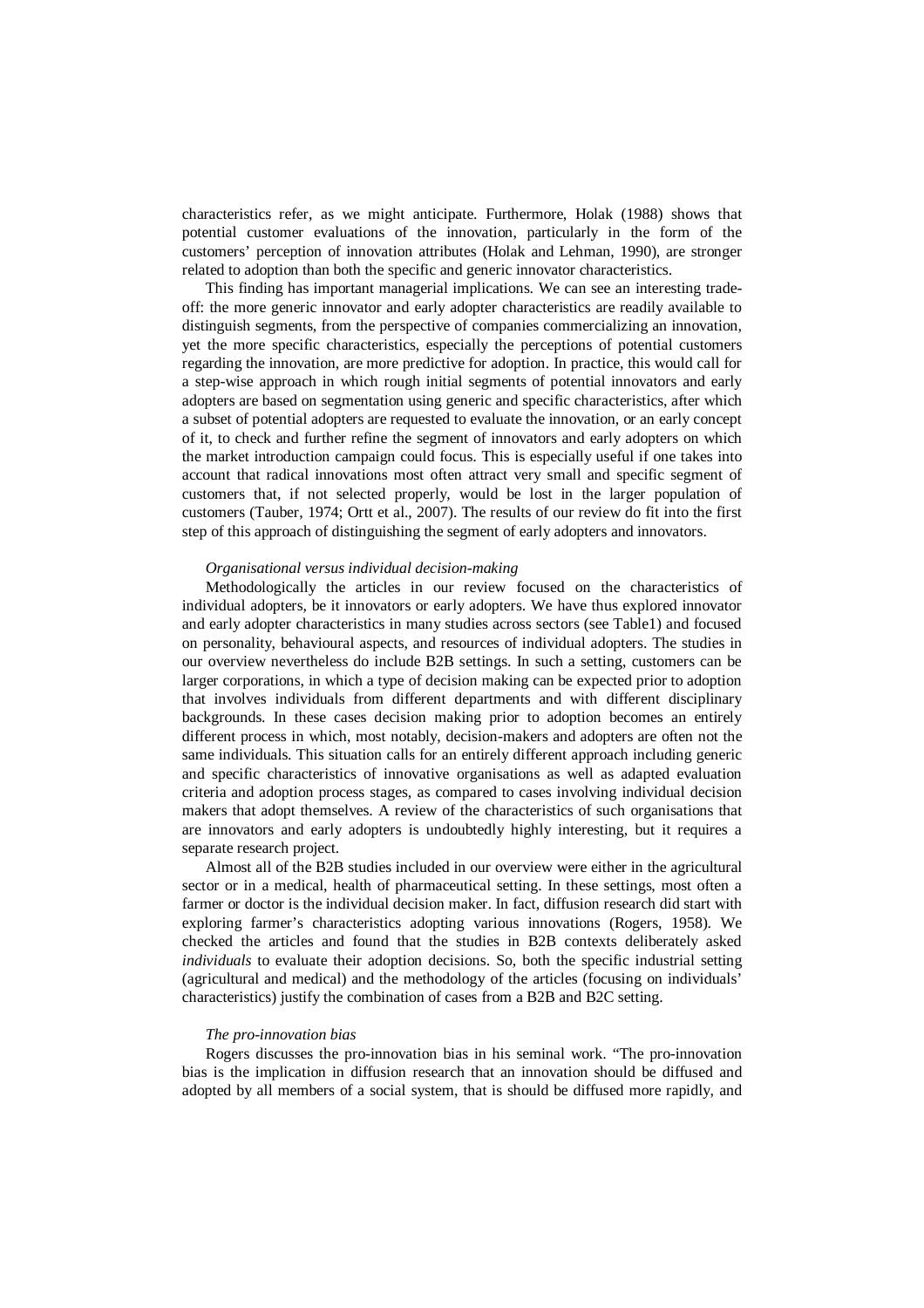that the innovation should be neither re-invented nor rejected." (Rogers, 2003, p. 106). From a societal perspective, this bias is very dangerous if the innovation is not so beneficial to all. Many studies have indeed explored the accidents and detrimental effects of innovations (e.g. Perrow, 2011; Florman, 2000).

A first scientific consequence of the pro-innovation bias is that we know much more about innovators than rejecters. In fact, in many diffusion articles the innovators come first and the laggards and complete non-adopters or rejecters are last. This implies a bias towards innovators and a neglect of the rejecters. In contrast, Labay and Kinnear (1981) show that early rejecters and innovators have remarkably similar characteristics. They have in common that they are the first to get to know about an innovation. The managerial implication of this similarity in characteristics of innovators and early rejecters, is that the size of the segment of innovators and early adopters can be overestimated if these characteristics were applied to define this segment.

A second scientific consequence of the pro-innovation bias, especially the part that an innovation should not be re-invented, is that the trial-and-error process of product improvement and customer segment exploration is completely ignored. Diffusion research seems to imply that diffusion starts slowly yet smoothly, in practice that is hardly the case. As a result some authors have suggested to distinguish a separate phase prior to the start of the large-scale diffusion (Moore, 2002; Ortt, 2004). This phase before large-scale diffusion is sometimes found to be long, spanning a decade or more on average (Ortt, 2010). Managerially this phase, which is almost completely ignored in diffusion research, has important implications: it means that innovations have to be improved and repositioned before successful diffusion starts. Innovators in this stage may have the character of a lead user that is actively involved in improving the innovation rather than just adopting and using it.

#### *The adopters are part of a larger system*

Overall, our review shows that other variables that were not necessarily considered in Rogers's work, can explain innovativeness in different contexts. Besides personality, behavioural, and resource variables that pertain to the individual adopter, factors exogenous to the adopter, including supplier reputation, the supplier's resource commitments, and the availability of complementary products and services can also play a role in the speed with which an innovation is adopted. Our findings therefore suggest that new perspectives are necessary to improve academic understanding of the behavioural characteristics for those individuals that are first to adopt innovations.

#### **6 Future research**

Two of the methodological issues seem, still now, to represent a serious gap in the literature. Firstly, some studies indicate that early adopters and early rejecters (the ones that early on decide not to adopt an innovation) may have similar characteristics, but require further research to verify this proposition and understand the nature of these similarities. This is an important issue that could render the notion of innovator characteristics futile if not addressed properly.

Another line of work that requires attention is the notion that innovativeness and opinion leadership are distinctly different. As Engel et al. (1990, p.698) assert, "[w]hen a social system's norms favour change, opinion leaders are more innovative, but when the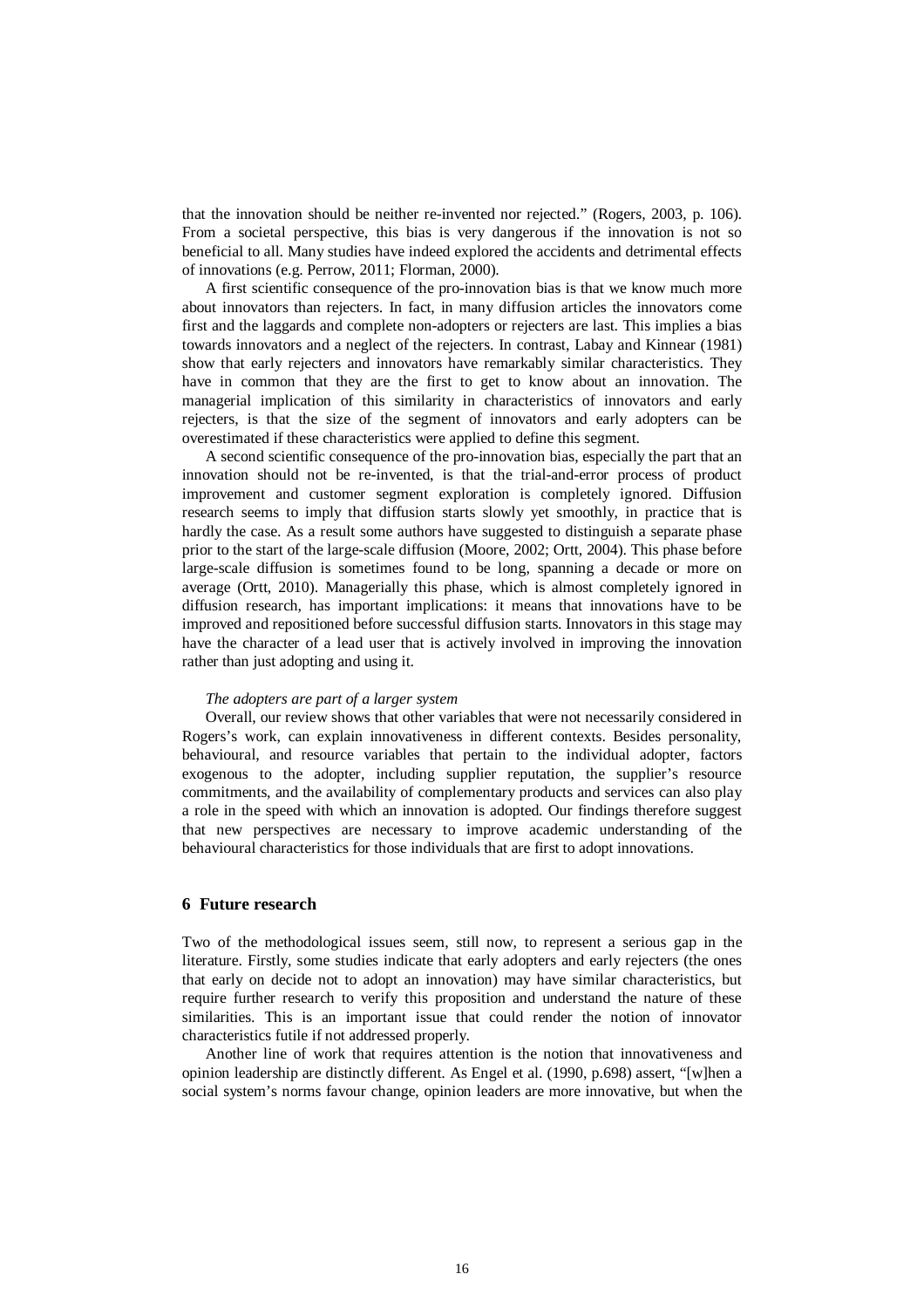norms do not favour change, opinion leaders are not especially innovative." This suggests that opinion leadership is contextual, and further, that if some innovators do scare subsequent groups of adopters away with their deviant behaviour then the smooth diffusion curve would collapse. It is important therefore to carefully distinguish between two situations: (1) when innovators and early adopters have opinion leader characteristics and thereby seem to invite subsequent adopter groups, versus (2) when innovators and early adopters are distinctly different from opinion leaders and scare away subsequent adopter groups

#### **References and Notes**

- Anttila, M., Välimäki, M., Koivunen, M., Luukkaala, T., Kaila, M., Pitkänen, A. & Kontio, R. (2011). Adoption of an Internet-based patient education programme in psychiatric hospitals. *Journal of Psychiatric and Mental Health Nursing*, 18, 914– 23.
- Armstrong, K., Weiner, J. Weber, B., & Ash, D.A. (2003). Early adoption of BRCA1/2 testing: Who and why. *Genetics in Medicine,* 5(2), 92-98.
- Atkin, D.J., Jeffres, L.W., & Nueundorf, K.A. (1998). Understanding internet adoption as telecommunications behavior. *Journal of Broadcasting & Electronic Media,* 42(4), 475-490.
- Berger, T. (2001). Agent-based spatial models applied to agriculture: a simulation tool for technology diffusion, resource use changes and policy analysis. *Agricultural Economics*, 25(2-3), 245-60.
- Bergstrom, A. & Hoglund, L. (2014). A national survey of early adopters of e-book reading in Sweden. *Information Research,* 19(2).
- Berwick, D. M. (2003). Disseminating innovations in health care. *Journal of the American Medical Association*, 289(15), 1969-1975.
- Blackburn, H. (2011). Millennials and the adoption of new technologies in libraries through the diffusion of innovations process. *Library Hi Tech*, 29(4), 663-677.
- Bourke, J. & Roper, S. (2012). In with the new: The determinants of prescribing innovation by general practitioners in Ireland. *The European Journal of Health Economics,* 13(4), 393-407.
- Boyd, T.C. & Mason, C.H. (1999). The link between attractiveness of "extrabrand" attributes and the adoption of innovations. *Academy of Marketing Science Journal,* 27(3), 306-319.
- Boz, I. & Akbay, C. (2005). Factors influencing the adoption of maize in Kahramanmaras province of Turkey. *Agricultural Economics,* 33, 431-440.
- Caldwell, M. & Kleppe, I. (2010) "Early Adopters in the Diffusion of an Hiv/Aids Public Health Innovation in a Developing Country", in *NA - Advances in Consumer Research,* Vol. 37, eds. Margaret C. Campbell, Jeff Inman, and Rik Pieters, Duluth, MN: Association for Consumer Research, Pages: 326-332.
- Centola, D. (2011). An experimental study of homophily in the adoption of health behavior. *Science,* 334, 1269-1272.
- Chiyangwa, T.B. & Alexander, P.M. (2015). Rapidly co-evolving technology adoption and diffusion models. *Telematics and Informatics,* 33, 56-76.
- Cho, Y. and Koo, Y. (2012). Investigation of the effect of secondary market on the diffusion of innovation. *Technological Forecasting & Social Change,* 79, 1362- 1371.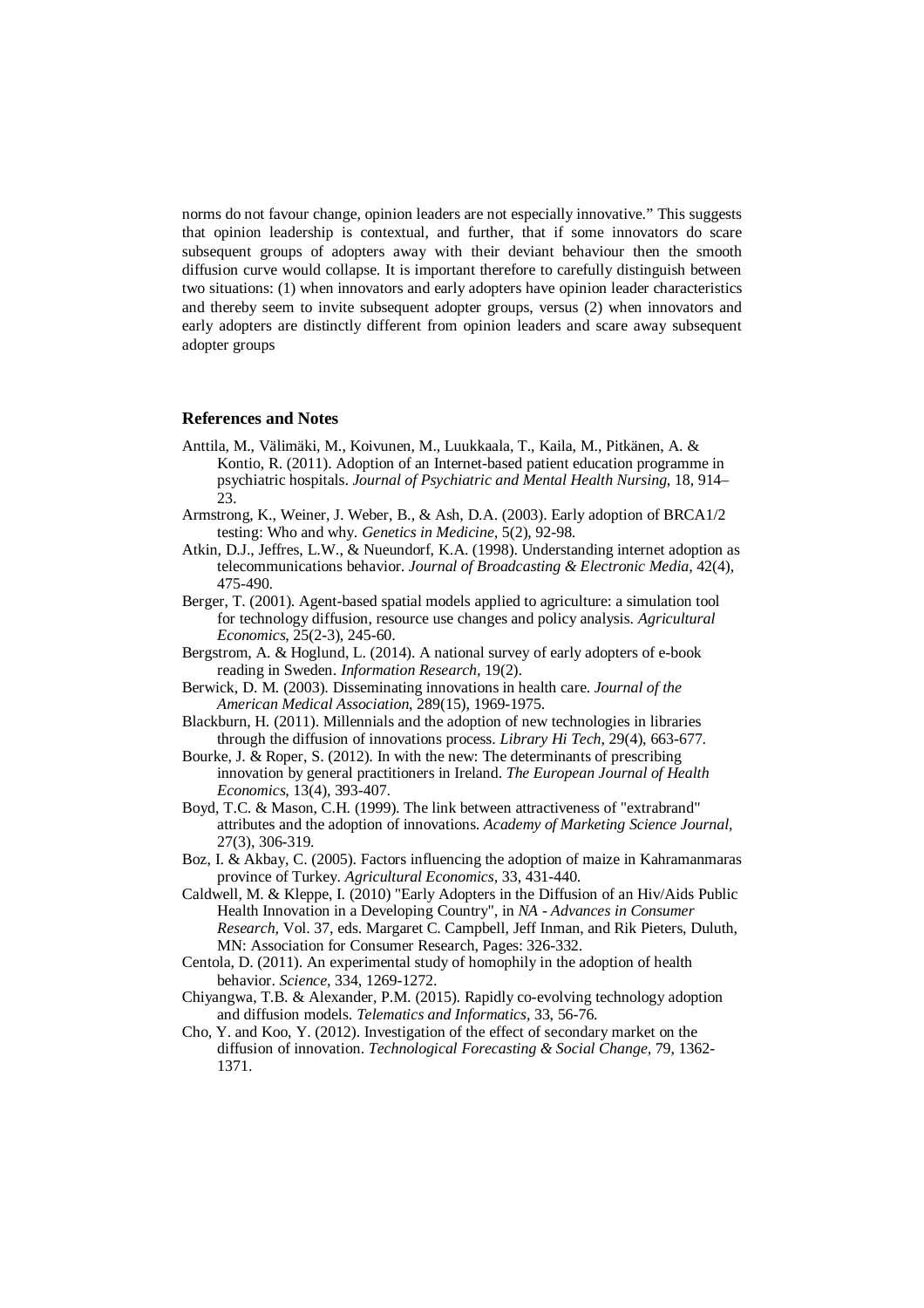- Cundy, T.P., Marcus, H.J., Hughes-Hallett, A., Najmaldin, A.S., Yang, G.-Z., & Darzi, A. (2014). International attitudes of early adopters to current and future robotic technologies in pediatric surgery. *Journal of Pediatric Surgery,* 49, 1522-1526.
- Eerkens, J. W. & Lipo, C. P. (2014). A tale of two technologies: Prehistoric diffusion of pottery innovations among hunter-gatherers. *Journal of Anthropological Archaeology*, 35, 23-31.
- Engel, J. F., Blackwell, R. D. & Miniard, P. W. (1990). Consumer Behaviour. Hinsdale (IL), The Dryden Press.
- Evanschitzky, H., Iyer, G.R., Pillai, K.G., Kenning, P., & Schütte, R. (2015). Consumer trial, continuous use, and economic benefits of a retail service innovation: The case of the personal shopping assistant. *Journal of Product Innovation Management,* 32(3), 459-475.
- Faiers, A. & Neame, C. (2006). Consumer attitudes towards domestic solar power systems. *Energy Policy*, 34(14), 1797-1806.
- Faiers, A., Neame, C., & Cook, M. (2007). The adoption of domestic solar-power systems: Do consumers assess product attributes in a stepwise process? *Energy Policy,* 35, 3418-3423.
- Florman, S. C. (2000). Technology and the Tragic View. In: *Technology and the Future*. A. H. Teich. Boston, New York, Bedford/St. Martin's, 50-58.
- Forte´-Gardner, O., Young, F.L., Dillman, D.A., & Carroll, M.S. (2004). Increasing the effectiveness of technology transfer for conservation cropping systems through research and field design. *Renewable Agriculture and Food Systems,* 19(4), 199– 209.
- Foxall, G. R., Goldsmith, R. E. (1994). Consumer Psychology for Marketing. London, Routledge.
- Griliches, Z. (1957). Hybrid corn: An exploration in the economics of technological change. *Econometrica*, 25(4), 501-22.
- Hart, C. (1998). *Doing a literature review: Releasing the social science research imagination*. Sage.
- Hartzler, B. & Rabun, C. (2013). Community treatment adoption of contingency management: A conceptual profile of U.S. clinics based on innovativeness of executive staff. *International Journal of Drug Policy,* 24, 333-341.
- Holak, S. L. (1988). Determinants of innovative durables adoption an empirical study with implications for early product screening. *Journal of Product Innovation Management,* 5(1), 50-69.
- Holak, S. L. & Lehmann, D.R. (1990). Purchase intentions and the dimensions of innovation: An exploratory model. *Journal of Product Innovation Management,* 7(1), 59-73.
- Jansson, J., Marell, A., & Nordlund, A. (2011). Exploring consumer adoption of a high involvement eco-innovation using value-belief-norm theory. *Journal of Consumer Behaviour,* 10, 51–60.
- Jeyaraj, A., Rottman, J. W. & Lacity, M. C. (2006). A review of the predictors, linkages, and biases in IT innovation adoption research. *Journal of Information Technology*, 21(1), 1-23.
- Jin, C.-H. (2013). The effects of individual innovativeness on users' adoption of Internet content filtering software and attitudes toward children's Internet use. *Computers in Human Behavior,* 29, 1904-1916.
- Kah, J.A., Vogt, C.A., & MacKay, K. (2006). Understanding travel information search behaviors by levels of information technology adoption. *Proceedings of the 2006 Northeastern Recreation Research Symposium,* 104-109.
- Kauffman, R.J. & Techatassanasoontorn, A.A. (2009). Understanding early diffusion of digital wireless phones. *Telecommunications Policy,* 33, 432-450.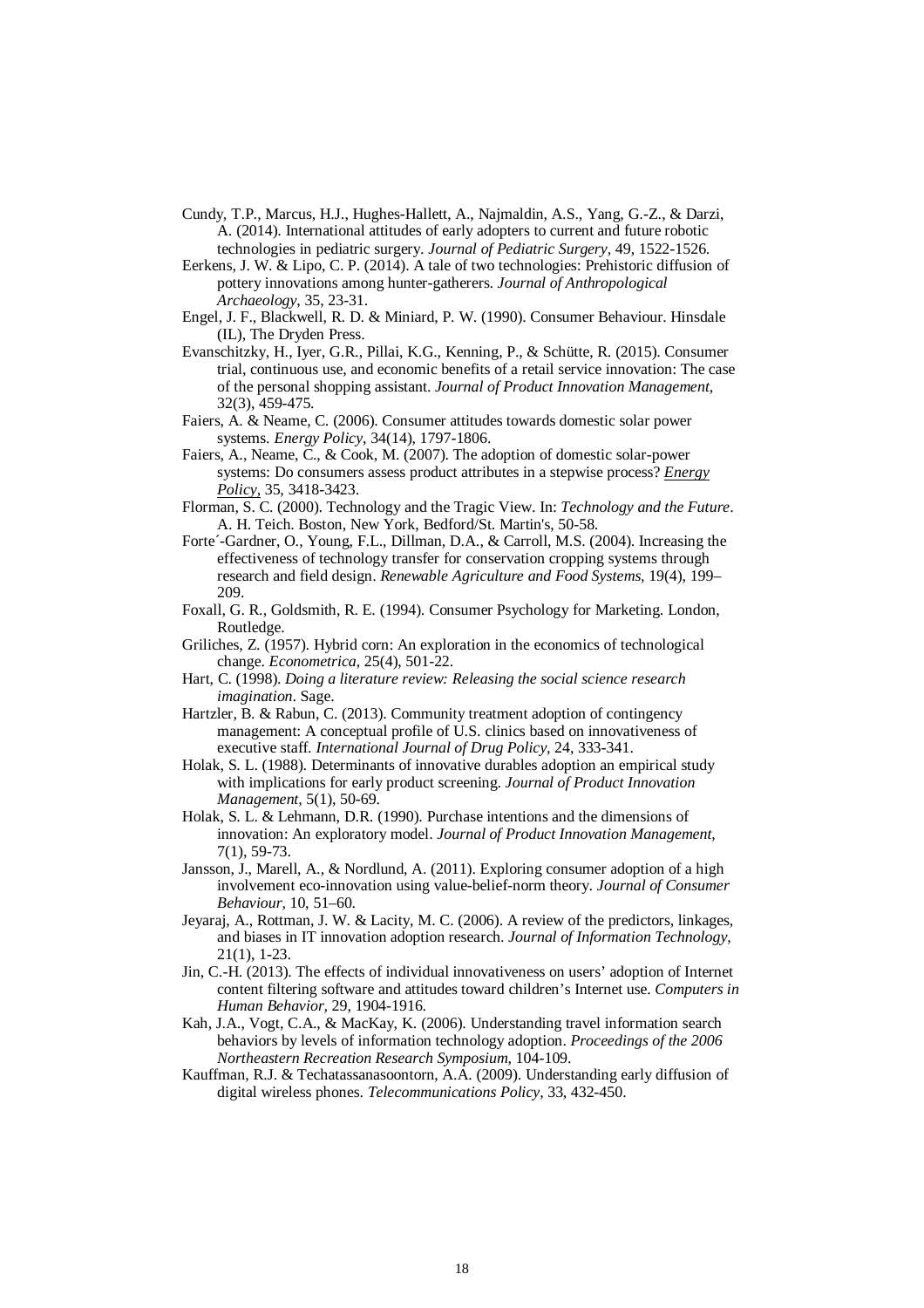- Kavak, B. & Demirsoy, C. (2009). Identification of adopter categories for online banking in Turkey. *The Service Industries Journal,* 29(8), 1037–1051.
- Kozyrskyj, A., Raymond, C., & Racher, A. (2007). Characterizing early prescribers of newly marketed drugs in Canada: A population-based study. *European Journal of Clinical Pharmacology,* 63, 597-604.
- Labay, D.G. and Kinnear, Th.C. (1981) Exploring the consumer decision process in the adoption of solar energy systems. *The Journal of Consumer Research*, 8(3), 271- 278.
- Lee, S.-Y. (2014). Examining the factors that influence early adopters' smartphone adoption: The case of college students. *Telematics and Informatics,* 31, 308-318.
- Lin, M.-S. & Wu, F.-S. (2013). Identifying the determinants of broadband adoption by diffusion stage in OECD countries. *Telecommunications Policy,* 37, 241-251.
- Loogma, K., Kruusvall, J., & Ümarik, M. (2012). E-learning as innovation: Exploring innovativeness of the VET teachers' community in Estonia. *Computers & Education,* 58, 808-817.
- Lublóy, Á. (2014). Factors affecting the uptake of new medicines: A systematic literature review. *BMC Health Services Research,* 14, 1–25.
- Läpple, D. & Van Rensburg, T. (2011). Adoption of organic farming: Are there differences between early and late adoption? *Ecological Economics,* 70, 1406-1414.
- Mahapatra, K. & Gustavsson, L. (2008). An adopter-centric approach to analyze the diffusion patterns of innovative residential heating systems in Sweden. *Energy Policy,* 36(2), 577–90.
- Moldovan, S., Steinhart, Y., & Ofen, S. (2015). "Share and scare": Solving the communication dilemma of early adopters with a high need for uniqueness. *Journal of Consumer Psychology,* 25(1), 1–14.
- Moore, G. A. (2002). *Crossing the Chasm. Marketing and Selling Disruptive Products to Mainstream Customers.* New York, HarperCollins Publishers.
- Namdeo, A., Tiwary, A., & Dziurla, R. (2014). Spatial planning of public charging points using multi-dimensional analysis of early adopters of electric vehicles for a city region. *Technological Forecasting and Social Change,* 89, 188–200.
- Nygrén, N.A, Kontio, P., Lyytimäki, J., Varho, V., & Tapio, P. (2015). Early adopters boosting the diffusion of sustainable small-scale energy solutions. *Renewable and Sustainable Energy Reviews,* 46, 79-87.
- Ornetzeder, M. (2001). Old technology and social innovations. Inside the Austrian success story on solar water heaters. *Technology Analysis & Strategic Management,* 13(1), 105–115.
- Ortt, J.R. & Schoormans, J.P.L. (2004). The Pattern of Development and Diffusion of Breakthrough Communication Technologies, *European Journal of Innovation Management* 7(4), 292-302.
- Ortt, R.J., Langley, D.J. & Pals, N. (2007). Exploring the market for breakthrough technologies. *Technological Forecasting and Social Change*, 74(9), 1788-1804.
- Ortt, J.R. (2010). Understanding the Pre-diffusion Phases. Gaining Momentum Managing the Diffusion of Innovations. J. Tidd. London, Imperial College Press: 47-80.
- Padel, S. (2001). Conversion to organic farming: A typical example of the diffusion of an innovation? *Sociologia Ruralis*, 41(1), 40–61.
- Park, S. & Yoon, S.-H. (2005). Separating early-adopters from the majority: The case of broadband internet access in Korea. *Technological Forecasting and Social Change,* 72(3), 301–25.
- Parra-Lopez, C., De-Haro-Giménez, T., & Calatrava-Requena, J. (2007). Diffusion and adoption of organic farming in the southern Spanish olive groves. *Journal of Sustainable Agriculture,* 30(1), 105–51.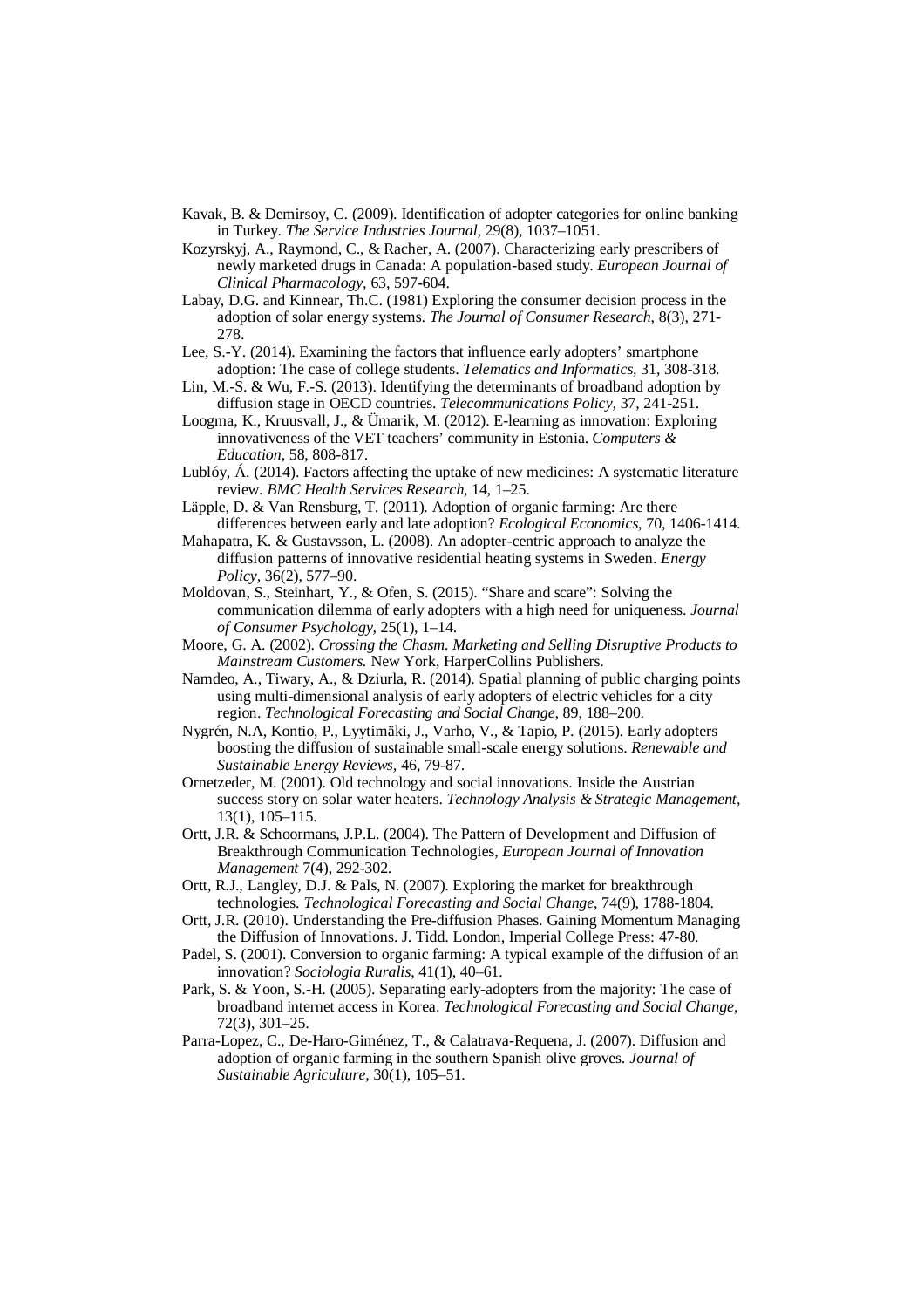- Perrow, C. (2011). *Normal accidents: Living with high risk technologies*, Princeton University Press.
- Peters, A. & Dütschke, E. (2014). How do consumers perceive electric vehicles? A comparison of German consumer groups. *Journal of Environmental Policy & Planning,* 16(3), 359–77.
- Plötz, P., Schneider, U., Globisch, J., & Dütschke, E. (2014). Who will buy electric vehicles? Identifying early adopters in Germany. *Transportation Research Part A,* 67, 96–109.
- Pollack, C.E., Soulos, P.R., & Gross, C.P. (2015). Physician's peer exposure and the adoption of a new cancer treatment modality. *Cancer,* Aug, 2799-2807.
- Robertson, T. S. (1971). Innovative behavior and communication, Holt, Rinehart and Winston.
- Rogers, E. M. (1958). Categorizing the adopters of agricultural practices, Rural Sociology, 23(4), 346-354.
- Rogers, E. M. (1962). *Diffusion of Innovations* (1st ed.). New York, NY, Free Press.
- Rogers, E.M., and Shoemaker, F. (1971) *Diffusion of innovations*. (2nd ed.). New York, NY, Free Press.
- Rogers, E. M. (1995). *Diffusion of Innovations*. (4th ed.). New York, NY, Free Press.
- Rogers, E. M. (2003). *Diffusion of Innovations*. (5th ed.). New York, NY, Free Press.
- Rossow, I. (2005). Trends in wine consumption in Norway: Is diffusion theory applicable? *Advances in Health Economics and Health Services Research,* 16, 215– 28.
- Sawng, Y.-W., Motohashi, K., & Kim, G.-H. (2013). Comparative analysis of innovative diffusion in the high-tech markets of Japan and South Korea: A use-diffusion model approach. *Service Business,* 7(1), 143–66.
- Seebauer, S. (2015). Why early adopters engage in interpersonal diffusion of technological innovations: An empirical study on electric bicycles and electric scooters. *Transportation Research Part A,* 78, 146–60.
- Simunovic, M., Coates, A., Smith, A., Thabane, L., Goldsmith, C.H., & Levine, M.N. (2013). Uptake of an innovation in surgery: Observations from the Cluster-Randomized Quality Initiative in Rectal Cancer Trial. *Canadian Journal of Surgery,* 56(6), 415–21.
- Sopha, B.M., Klöckner, C.A., & Hertwich, E.G. (2011). Adopters and non-adopters of wood pellet heating in Norwegian households. *Biomass and Bioenergy,* 35, 652- 662.
- Stafford, T.F. (2003). Differentiating between adopter categories in the uses and gratifications for internet services. *IEEE Transactions on Engineering Management,* 50(4), 427–35.
- Svensson, M. (2014). Voice, power and connectivity in China's microblogosphere: Digital divides on SinaWeibo. *China Information,* 28(2), 168–88.
- Tauber, E. M. (1974). How market research discourages major innovation. *Business Horizons*, 17(3), 22-26.
- Thøgersen, J., Haugaard, P., & Olesen, A. 2010. Consumer responses to ccolabels. *European Journal of Marketing,* 44(11/12), 1787–1810.
- Upadhyay, B.M., Young, D.L., Wang, H.H., & Wandschneider, P. (2002). How do farmers who adopt multiple conservation practices differ from their neighbors? In *Annual Meetings of the Western Agricultural Economics Association,* Long Beach, CA.
- Van Der Zande, M.M., Gorter, R.C., & Wismeijer, D. (2013). Dental practitioners and a digital future: An initial exploration of barriers and incentives to adopting digital technologies. *British Dental Journal,* 215(11), 1-5.